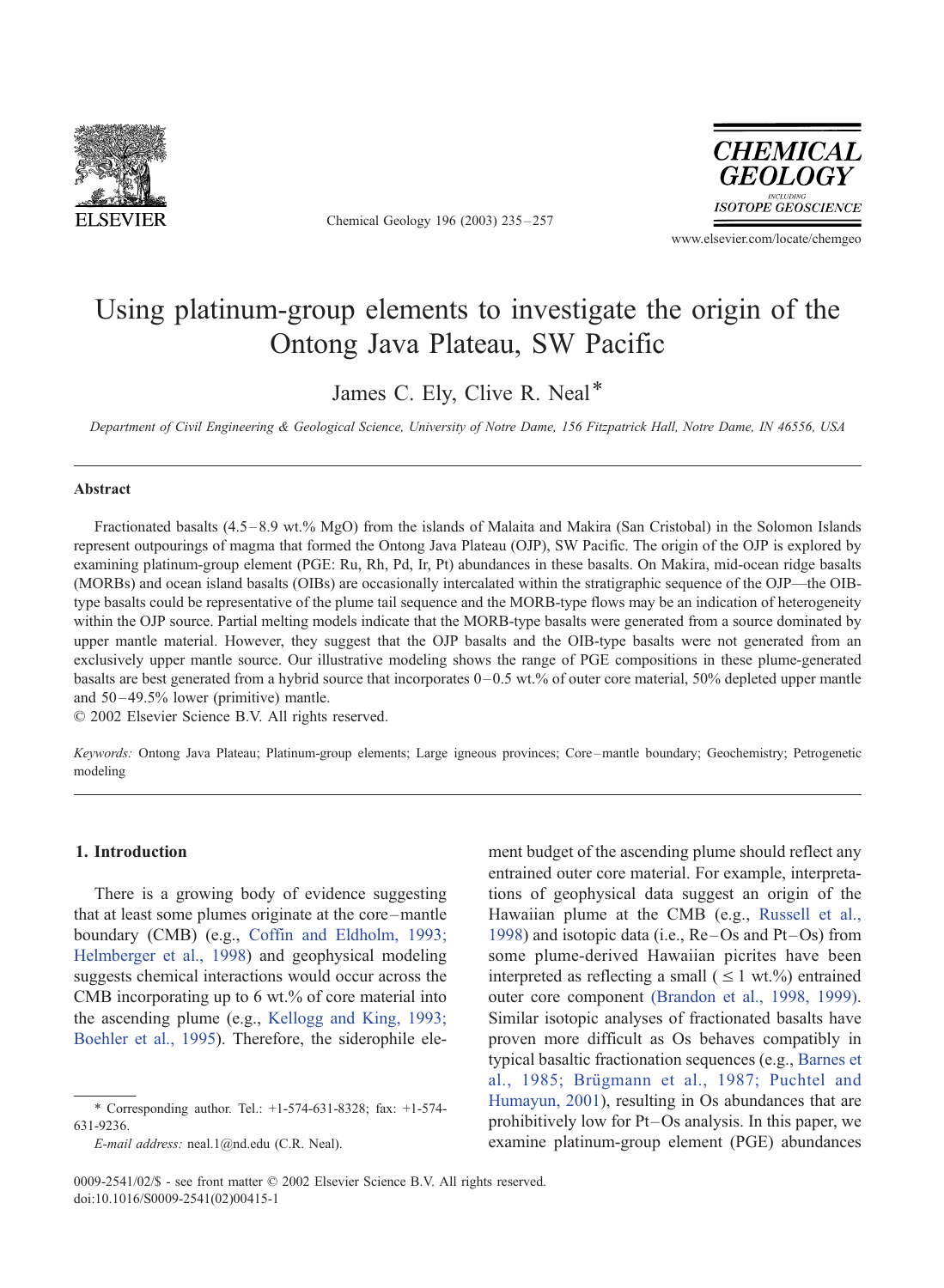of fractionated basalts to investigate the origin of the Ontong Java Plateau (OJP), SW Pacific.

### 1.1. Background

The Alaska-sized Ontong Java Plateau is the world's largest ''large igneous province'' (LIP) and covers an area of at least 1.5 million  $km^2$  in the southwest Pacific. The OJP is now exposed along its southern edge on the islands of Malaita, Ulawa, northern Santa Isabel and Makira (San Cristobal) in the Solomon Islands, due to the collision of the OJP with the Australian plate [\(Coleman and Kroenke, 1981; Petterson et al., 1999\).](#page-20-0) It consists primarily of tholeiitic basalts, erupted in a submarine environment, formed by unusually large degrees of partial melting ( $\sim$  30%) followed by 30– 50% fractional crystallization [\(Mahoney and Spencer,](#page-21-0) 1991; Mahoney et al., 1993; Neal et al., 1997). The main eruptive stage was concentrated around 122 Ma, with progressively smaller eruptions at  $\sim 90$ ,  $\sim$  62 and  $\sim$  34 Ma [\(Tejada et al., 1996, 2002; Van](#page-22-0) Dyke, 2000). The OJP basalts have been divided into two isotopically and stratigraphically distinct groups: the Singgalo Formation, containing basalts with  $\varepsilon_{Nd}(t) = +3.8$  to  $+3.9$ ,  $\left(\frac{206}{\text{Pb}}\right)^{204}$  $\text{Pb}_{it} = 17.71 - 17.85$ ,  $(\frac{87}{\text{Sr}})^{86}\text{Sr})_t = 0.7040 - 0.7042$ , and higher abundances of highly incompatible elements (relative to the Kwaimbaita Formation); and the Kwaimbaita Formation, containing basalts with  $\varepsilon_{Nd}(t) = +5.4$  to  $+5.6$ ,  $({}^{206}Pb/{}^{204}Pb)_t = 18.12 - 18.40, ({}^{87}Sr/{}^{86}Sr)_t = 0.7037 -$ 0.7039, and lower abundances of highly incompatible elements (relative to the Singgalo Formation; see [Tejada et al., 1996, 2002; Neal et al., 1997\)](#page-22-0). These are geochemically identical to the A-type and C-G-type basalts, respectively, from Ocean Drilling Program (ODP) Site 807 on the northern flank of the OJP [\(Mahoney et al., 1993\).](#page-21-0) On Makira, both geochemical groups were generated during the younger eruptive events [\(Van Dyke, 2000\).](#page-22-0)

# 2. Samples and analytical methods

A total of 12 samples were analyzed for PGE contents: 10 OJP basalts (8 from Malaita and 2 from Makira), 1 mid-ocean ridge basalt (MORB)-type and ocean island basalt (OIB)-type (both from Makira) [\(Table 1\)](#page-2-0). All samples from Malaita were erupted at

 $\sim$  122 Ma [\(Tejada et al., 2002\).](#page-22-0) The MORB-type and OIB-type samples from Makira are stratigraphically intercalated with the OJP basalt sequence and gave  $^{40}Ar-^{39}Ar$  ages of 43.9 (total fusion) and 67.1  $\pm$  0.5 Ma (plateau), respectively, whereas the OJP basalts from Makira (both Singgalo-type) were erupted at 94.6  $\pm$  3.5 (MATA-7) and 55.8  $\pm$  5.2 Ma (WHTO-15) (see [Table 1](#page-2-0) for a complete list of sample ages and see [Van Dyke, 2000; Tejada et al., 2002](#page-22-0) for details). Sample locations of OJP basalts from the Solomon Islands on Malaita and Makira are described elsewhere [\(Petterson, 1995; Van Dyke, 2000; Tejada et](#page-21-0) al., 2002). Major and trace element data for the basalt samples are reported by [Van Dyke \(2000\)](#page-22-0) and [Tejada](#page-22-0) et al. (2002), but are reproduced here [\(Table 1\)](#page-2-0) for completeness and ease of comparison with the PGE data. Major element contents for the basalts were quantified by XRF at the University of Hawaii following the methods of [Norrish and Chappell \(1977\).](#page-21-0) Trace element data for the basalts were determined at the University of Notre Dame by ICP-MS following the method described in [Neal \(2001\).](#page-21-0)

The general mineralogy of the basalts analyzed was dominantly plagioclase and clinopyroxene in a subvariolitic or intergranular to intersertal texture (MATA-3, MATA-7, SGB-11, SGB-22, SGB-25, WHTO-36). Samples KF-1, KF-32, SGB-15, and WHTO-15 exhibit a subophitic texture. Altered olivine phenocrysts (replaced by clay minerals) are present in SGB-11 (rare), SGB-22 (rare) and SGB-25 (sparse). Interstitial glass has been replaced in all samples by clay minerals. Samples ML-475 and ML-476 are very similar to each other, being fine- to medium-grained and containing large clinopyroxene crystals (up to 5 mm), plagioclase (up to 3 mm) and titanomagnetite (up to 2 mm). The modal abundance varies between these two rocks, with ML-475 being dominated by clinopyroxene, whereas ML-476 contains slightly less clinopyroxene and more titanomagnetite.

Accurate determination of PGE abundances in samples from the Solomon Islands of Malaita and Makira [\(Table 2\)](#page-3-0) was accomplished using a cation exchange method in conjunction with standard addition as described by [Ely et al. \(1999\)](#page-20-0) and the data reduction procedure of [Ely and Neal \(2002\).](#page-20-0) Quantities of Hf and Ta passing through the cation exchange columns with the PGEs producing  $HfO<sup>+</sup>$  and TaO<sup>+</sup> interferences on <sup>193</sup>Ir, <sup>194</sup>Pt, <sup>195</sup>Pt, <sup>196</sup>Pt, and <sup>197</sup>Au, as described in [Ely](#page-20-0)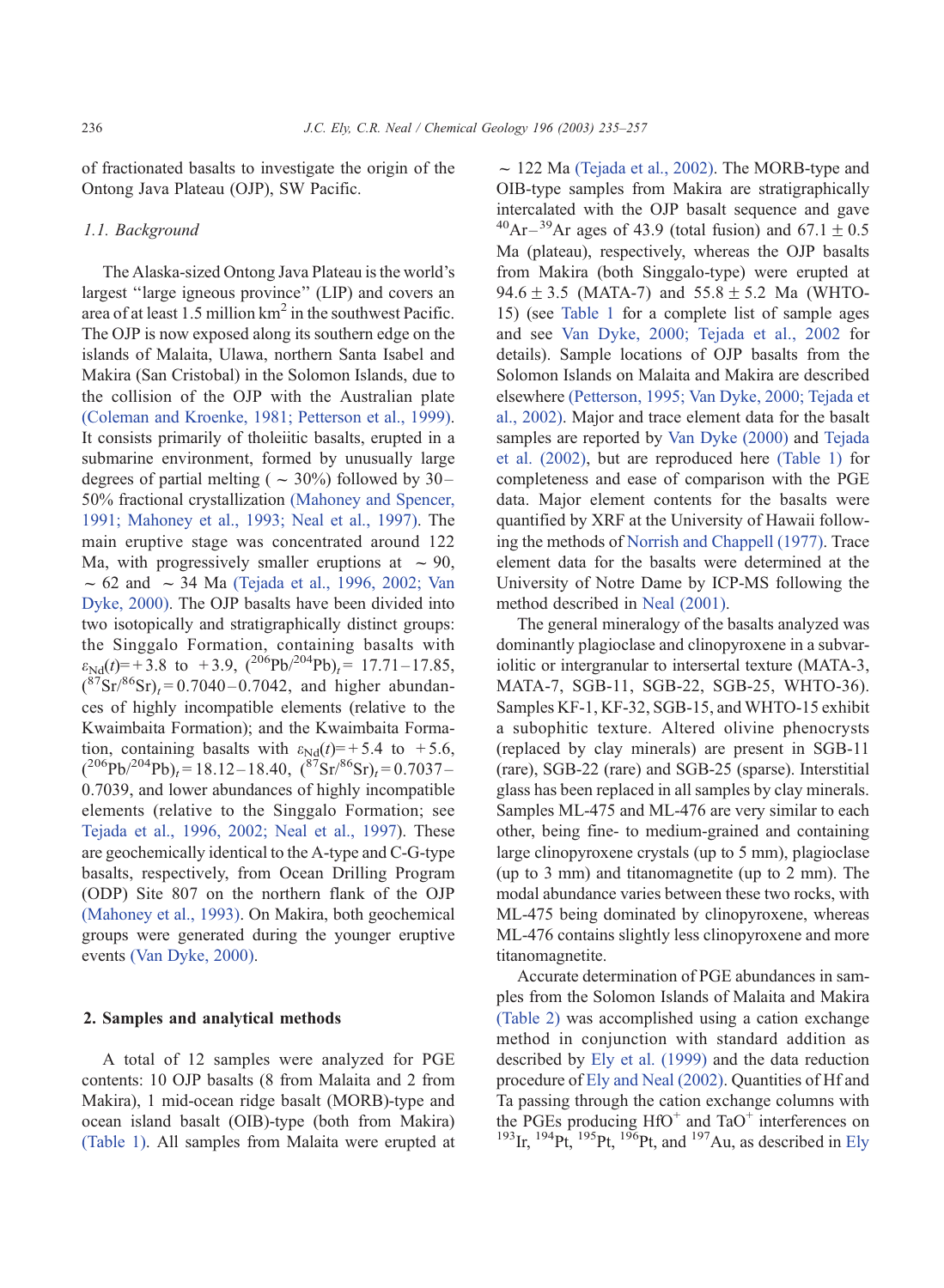<span id="page-2-0"></span>Table 1 Major and trace element abundances of the basalts

| Sample no.                     | $SGB-11$ | $SGB-15$ | $KF-1$ | KF-32 | MATA-7         | WHTO-15             | <b>SGB-22</b> | $SGB-25$ | ML-475  | ML-476  | MATA-3      | WHTO-36 |
|--------------------------------|----------|----------|--------|-------|----------------|---------------------|---------------|----------|---------|---------|-------------|---------|
| Age (Ma)                       | 122      | 122      | 122    | 122   | 95             | 59                  | 122           | 122      | 122     | 122     | 44          | 65      |
| Type                           | OJP-S    | OJP-S    | OJP-S  | OJP-S | $_{\rm OJP-S}$ | OJP-S               | $OJP-K$       | $OJP-K$  | $OJP-K$ | $OJP-K$ | <b>MORB</b> | OIB     |
| Island                         | Mal.     | Mal.     | Mal.   | Mal.  | Mak.           | Mak.                | Mal.          | Mal.     | Mal.    | Mal.    | Mak.        | Mak.    |
| SiO <sub>2</sub>               | 49.1     | 49.4     | 50.1   | 49.7  | 50.3           | 49.4                | 48.9          | 49.0     | 49.7    | 47.9    | 47.1        | 47.6    |
| TiO <sub>2</sub>               | 1.39     | 1.13     | 1.28   | 1.27  | 1.82           | 1.36                | 0.98          | 0.93     | 0.73    | 2.07    | 1.86        | 2.45    |
| $Al_2O_3$                      | 14.2     | 14.5     | 14.4   | 15.9  | 14.5           | 14.4                | 14.7          | 14.8     | 14.0    | 13.2    | 14.2        | 17.2    |
| Fe <sub>2</sub> O <sub>3</sub> | 14.3     | 13.0     | 12.2   | 12.1  | 12.6           | 12.8                | 12.9          | 12.6     | 9.84    | 18.5    | 12.5        | 11.2    |
| MnO                            | 0.21     | 0.19     | 0.19   | 0.18  | 0.20           | 0.18                | 0.19          | 0.21     | 0.16    | 0.25    | 0.22        | 0.16    |
| MgO                            | 7.15     | 7.35     | 8.09   | 7.04  | 4.93           | 7.36                | 7.41          | 7.86     | 9.99    | 5.83    | 7.80        | 5.04    |
| CaO                            | 11.6     | 12.3     | 10.9   | 12.3  | 10.2           | 11.6                | 13.0          | 13.2     | 14.5    | 9.61    | na          | 9.96    |
| Na <sub>2</sub> O              | 2.19     | 2.05     | 2.94   | 1.85  | 4.18           | 2.12                | 1.84          | 1.51     | 1.48    | 3.08    | na          | 4.66    |
| $K_2O$                         | 0.08     | 0.12     | 0.23   | 0.09  | 0.16           | 0.07                | 0.09          | 0.05     | 0.08    | 0.09    | na          | 0.74    |
| $P_2O_5$                       | 0.15     | 0.11     | 0.08   | 0.11  | 0.20           | 0.10                | 0.10          | 0.10     | 0.06    | 0.17    | na          | 0.40    |
| Li                             | 5.4      | 6.4      | 6.5    | 4.8   | 8.3            | 7.7                 | 4.2           | 4.6      | 3.5     | 5.2     | 6.2         | 14.8    |
| Be                             | 0.81     | 0.69     | 0.45   | 0.41  | 0.64           | 0.35                | 0.66          | 0.39     | 0.25    | 0.72    | 0.52        | 1.18    |
| Sc                             | 44.3     | 48.0     | 31.0   | 33.0  | 46.0           | 43.4                | 45.3          | 46.2     | 57.9    | 43.4    | 33.1        | 20.5    |
| Cr                             | 83       | 103      | 155    | 167   | na             | $\operatorname{na}$ | 133           | 139      | 446     | $101\,$ | na          | na      |
| Co                             | 48.7     | 51.0     | 55.0   | 55.2  | 50.3           | 47.7                | 52.9          | 52.5     | 38.8    | 52.0    | 35.3        | 45.0    |
| Ni                             | 55.7     | 71.5     | 96.0   | 91.0  | 51.6           | 74.8                | 88.2          | 97.1     | 133     | 35.0    | 25.5        | 70.4    |
| Cu                             | 111      | 128      | 117    | 120   | 115            | 115                 | 162           | 156      | 128     | 174     | 23.7        | 42.2    |
| Zn                             | 115      | 96.2     | 70.0   | 72.0  | 157            | 106                 | 97.3          | 96.5     | 47      | $111\,$ | 92.3        | 131     |
| Ga                             | 18.0     | 16.9     | 18.4   | 19.9  | 18.8           | 14.9                | 16.2          | 16.3     | 13.1    | 21.5    | 13.9        | 23.2    |
| Rb                             | 0.46     | 1.35     | 3.31   | 1.62  | 3.43           | 1.29                | 0.97          | 0.46     | 0.91    | 1.45    | 0.37        | 8.3     |
| Sr                             | 150      | 136      | 116    | 138   | 135            | 353                 | 127           | 126      | 135     | 129     | 67.6        | 300     |
| Y                              | 30.1     | 23.7     | 18.3   | 21.7  | 37.6           | 25.1                | 22.9          | 20.7     | 10.3    | 31.8    | 35.0        | 21.3    |
| Zr                             | 100      | 78       | 60     | 73    | 134            | $70\,$              | 68            | 68       | 30      | 102     | 98          | 168     |
| Nb                             | 5.9      | 4.5      | 3.5    | 4.1   | 8.2            | 3.9                 | 3.9           | 3.7      | 2.7     | 6.5     | 2.7         | 27.8    |
| Cs                             | 0.02     | 0.01     | 0.11   | 0.01  | na             | na                  | 0.01          | 0.01     | 0.01    | 0.02    | na          | 0.54    |
| Ba                             | 24.7     | 17.0     | 133    | 22.0  | 49.5           | 47.0                | 12.8          | 12.3     | 11.5    | 13.4    | 11.1        | 254     |
| La                             | 2.7      | 4.4      | 4.1    | 4.4   | $8.1\,$        | 4.3                 | 3.4           | 3.5      | $1.6\,$ | 5.4     | 5.7         | 22.3    |
| Ce                             | 15.5     | 12.1     | 11.0   | 13.4  | 22.5           | 12.2                | 9.8           | 9.6      | 4.8     | 16.4    | 16.2        | 49.8    |
| Pr                             | 2.2      | 1.7      | 1.6    | 2.0   | 3.2            | 1.7                 | 1.5           | $1.5\,$  | 0.72    | 2.3     | $2.5\,$     | 6.3     |
| Nd                             | 11.4     | $8.8\,$  | 8.1    | 9.8   | 16.4           | $9.0\,$             | 7.8           | $8.1\,$  | 3.4     | 11.9    | 13.3        | 25.5    |
| Sm                             | 3.5      | 2.9      | 2.6    | 3.0   | 4.8            | 2.8                 | 2.6           | 2.6      | 1.3     | 3.7     | 4.2         | 5.6     |
| Eu                             | 1.21     | 1.02     | 1.08   | 1.18  | 1.76           | 1.05                | 0.92          | 0.91     | 0.51    | 1.28    | 1.56        | 2.02    |
| Gd                             | 4.5      | 3.7      | 3.1    | 3.7   | 6.6            | 3.7                 | 3.3           | 3.5      | 1.7     | 4.7     | 5.8         | 6.0     |
| Tb                             | 0.82     | 0.69     | 0.55   | 0.65  | 1.04           | 0.64                | 0.62          | 0.59     | 0.32    | 0.86    | 0.95        | 0.82    |
| Dy                             | 5.1      | 4.1      | 4.4    | 4.2   | 7.3            | 4.3                 | 3.9           | 3.7      | 2.1     | 5.3     | 6.5         | 4.9     |
| Ho                             | 1.1      | 0.92     | 0.71   | 0.86  | 1.5            | 0.89                | 0.85          | 0.81     | 0.43    | 1.1     | 1.4         | 0.89    |
| Er                             | 3.1      | 2.5      | 2.1    | 2.6   | 4.6            | 2.5                 | 2.3           | 2.2      | 1.3     | 3.2     | 4.1         | 2.4     |
| Tm                             | 0.43     | 0.35     | 0.29   | 0.36  | 0.64           | 0.35                | 0.33          | 0.34     | 0.17    | 0.44    | 0.55        | 0.28    |
| Yb                             | 3.0      | 2.3      | 1.9    | 2.4   | 4.5            | 2.5                 | 2.2           | 2.4      | 1.2     | 3.0     | 3.9         | 2.0     |
| Lu                             | 0.45     | 0.35     | 0.29   | 0.34  | 0.55           | 0.33                | 0.33          | 0.36     | 0.17    | 0.45    | 0.54        | 0.27    |
| Hf                             | 2.8      | 2.2      | 1.7    | 2.1   | 3.7            | 2.1                 | 2.1           | 2.0      | 1.1     | 3.0     | 3.0         | 4.2     |
| Ta                             | 0.38     | 0.30     | 0.25   | 0.27  | 0.48           | 0.24                | 0.26          | 0.25     | 0.16    | 0.40    | 0.16        | 1.8     |
| Pb                             | 0.84     | 0.40     | 2.3    | 0.50  | 2.3            | 0.41                | 0.62          | 0.69     | 0.40    | 0.54    | 0.25        | 5.1     |
| Th                             | 0.64     | 0.39     | 0.27   | 0.38  | 0.62           | 0.34                | 0.34          | 0.34     | 0.10    | 0.56    | 0.22        | 2.0     |
| U                              | 0.15     | 0.11     | 0.08   | 0.11  | 0.12           | 0.08                | 0.09          | 0.09     | 0.04    | 0.13    | 0.08        | 0.69    |

[na = not analyzed; OJP-S = Singgalo Basalt; OJP-K = Kwaimbaita Basalt; Mal. = Malaita; Mak. = Makira. See](#page-22-0) Tejada et al. (2002) and Van Dyke (2000), for complete data sets.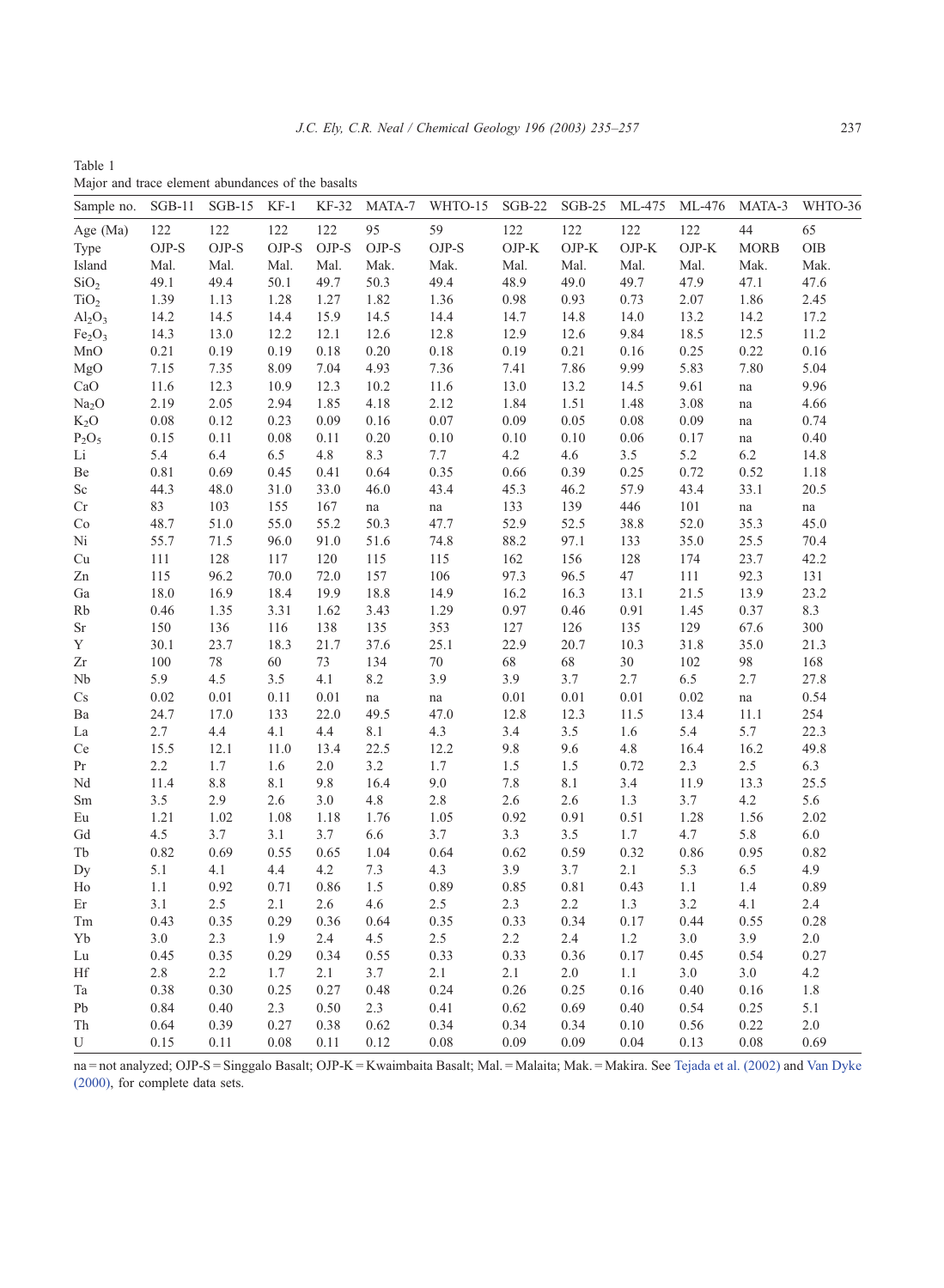| Sample                   | Ir   | $2\sigma$ | Ru    | $2\sigma$ | Rh   | $2\sigma$ | Pt    | $2\sigma$ | Pd    | $2\sigma$ |
|--------------------------|------|-----------|-------|-----------|------|-----------|-------|-----------|-------|-----------|
| OJP Singgalo basalts     |      |           |       |           |      |           |       |           |       |           |
| $SGB-11$                 | 0.19 | 0.12      | 0.74  | 0.15      | 0.11 | 0.06      | 4.45  | 1.62      | 1.92  | 0.29      |
| $SGB-15$                 | 1.00 | 0.50      | 0.61  | 0.20      | 0.57 | 0.18      | 6.97  | 2.32      | 6.24  | 1.16      |
| $KF-1$                   | 0.27 | 0.12      | 0.25  | 0.10      | 0.16 | 0.05      | 7.37  | 0.82      | 2.46  | 1.49      |
| <b>KF-32</b>             | 0.34 | 0.13      | 2.21  | 0.11      | 0.95 | 0.07      | 6.41  | 0.08      | 21.7  | 0.1       |
| MATA-7                   | 0.23 | 0.05      | 0.26  | 0.08      | 0.15 | 0.12      | 3.77  | 1.05      | 1.73  | 0.86      |
| WHTO-15                  | 0.41 | 0.22      | 0.20  | 0.09      | 0.09 | 0.08      | 5.95  | 0.93      | 1.36  | 0.83      |
| OJP Kwaimbaita basalts   |      |           |       |           |      |           |       |           |       |           |
| $SGB-22$                 | bdl  |           | 0.25  | 0.16      | 0.13 | 0.11      | 8.39  | 0.04      | 10.8  | 0.3       |
| $SGB-25$                 | 0.22 | 0.11      | 0.75  | 0.12      | 0.22 | 0.16      | 5.86  | 0.98      | 5.26  | 0.45      |
| ML-475                   | 1.33 | 0.06      | 1.58  | 0.83      | 1.30 | 0.53      | 27.3  | 1.7       | 45.4  | 8.7       |
| ML-476                   | 1.11 | 0.49      | 1.06  | 0.59      | 1.00 | 0.22      | 19.8  | 3.1       | 50.5  | 9.6       |
| MORB-type basalt         |      |           |       |           |      |           |       |           |       |           |
| MATA-3                   | 0.35 | 0.06      | 0.35  | 0.06      | 0.14 | 0.04      | 5.28  | 0.83      | 1.56  | 0.49      |
| OIB-type basalt          |      |           |       |           |      |           |       |           |       |           |
| WHTO-36                  | bdl  |           | 0.33  | 0.29      | 0.42 | 0.30      | 9.0   | 2.5       | 3.7   | 2.8       |
| Reference material UMT-1 |      |           |       |           |      |           |       |           |       |           |
| Average $(n=14)$         | 8.47 | 0.36      | 10.98 | 0.43      | 9.59 | 0.43      | 129.8 | 4.0       | 102.1 | 4.6       |
| Certified                | 8.8  | 0.6       | 10.9  | 1.5       | 9.5  | 1.5       | 129   | 5         | 106   | 3         |
| Reproducibility          |      |           |       |           |      |           |       |           |       |           |
| SGB-11 $(n=2)$           | 0.21 | 0.18      | 0.69  | 0.15      | 0.17 | 0.11      | 4.14  | 1.54      | 2.21  | 1.65      |
| SGB-25 $(n=3)$           | 0.31 | 0.09      | 0.98  | 0.32      | 0.45 | 0.26      | 6.93  | 0.49      | 4.87  | 0.90      |

<span id="page-3-0"></span>Table 2 Abundances of the platinum-group elements (ng/g) with  $2\sigma$  errors in the basalts

 $bdl = below detection limit. Italicized values are below the 3 $\sigma$  value of the blank analysis, but are statistically above zero. Values in bold are$ between  $3\sigma$  and  $10\sigma$  of the blank analysis. All other values are  $>10\sigma$  [of the blank analysis. Errors are calculated following the method of](#page-20-0) Ely and Neal (2002).

et al. (1999). Therefore, this method cannot be used to quantify Au in samples with high Ta abundances (i.e.,  $>0.05$   $\mu$ g/g). Furthermore, because we are using a quadrupole ICP-MS with a mass resolution of only 1 amu, isotope dilution is not possible because two interference-free isotopes of the individual PGEs are not available. For better precision, the most abundant isotopes of the PGEs were used unless there was an unavoidable interference (e.g.,  $HfO^{+}$ ). Therefore,  $^{191}$ Ir,  $^{102}$ Ru,  $^{103}$ Rh,  $^{198}$ Pt, and  $^{105}$ Pd were the isotopes quantified.

Detection limits were calculated for each sample analyzed from a blank analysis just prior to the sample and accounting for the dilution factor of the sample. We have made the distinction between data that lie below  $3\sigma$  (judged to be essentially below detection), between  $3\sigma$  and  $10\sigma$  (i.e., between the detection and quantitation limits) and those data that lie above  $10\sigma$  of the blank value (Table 2). Note that each blank was analyzed six times and averages and standard deviations were then calculated. Column yield was monitored by the frequent analysis of PGE reference material UMT-1 (CANMET: [http://]( http:\\www.nrcan.gc.ca\mms\canmet-mtb\ccrmp\umt-1.htm ) www.nrcan.gc.ca/mms/canmet-mtb/ccrmp/umt-1.htm) so that at least one reference material analysis was run with every two samples. While the PGE abundances of UMT-1 are not at the levels of the basalts, this was the best well-characterized reference material available at the time of this study that had certified values available for each of the PGEs quantified. Reproducibility on the basis of 14 analyses of UMT-1 over the period of analysis is better than 5% (Table 2). On the basis of UMT-1 analyses, column yield was consistently better than 93% for Ir and Pd, and 96% for Ru, Rh and Pt. One basalt, SGB-25, was analyzed three times with all analyses in error of each other, and reproducibility on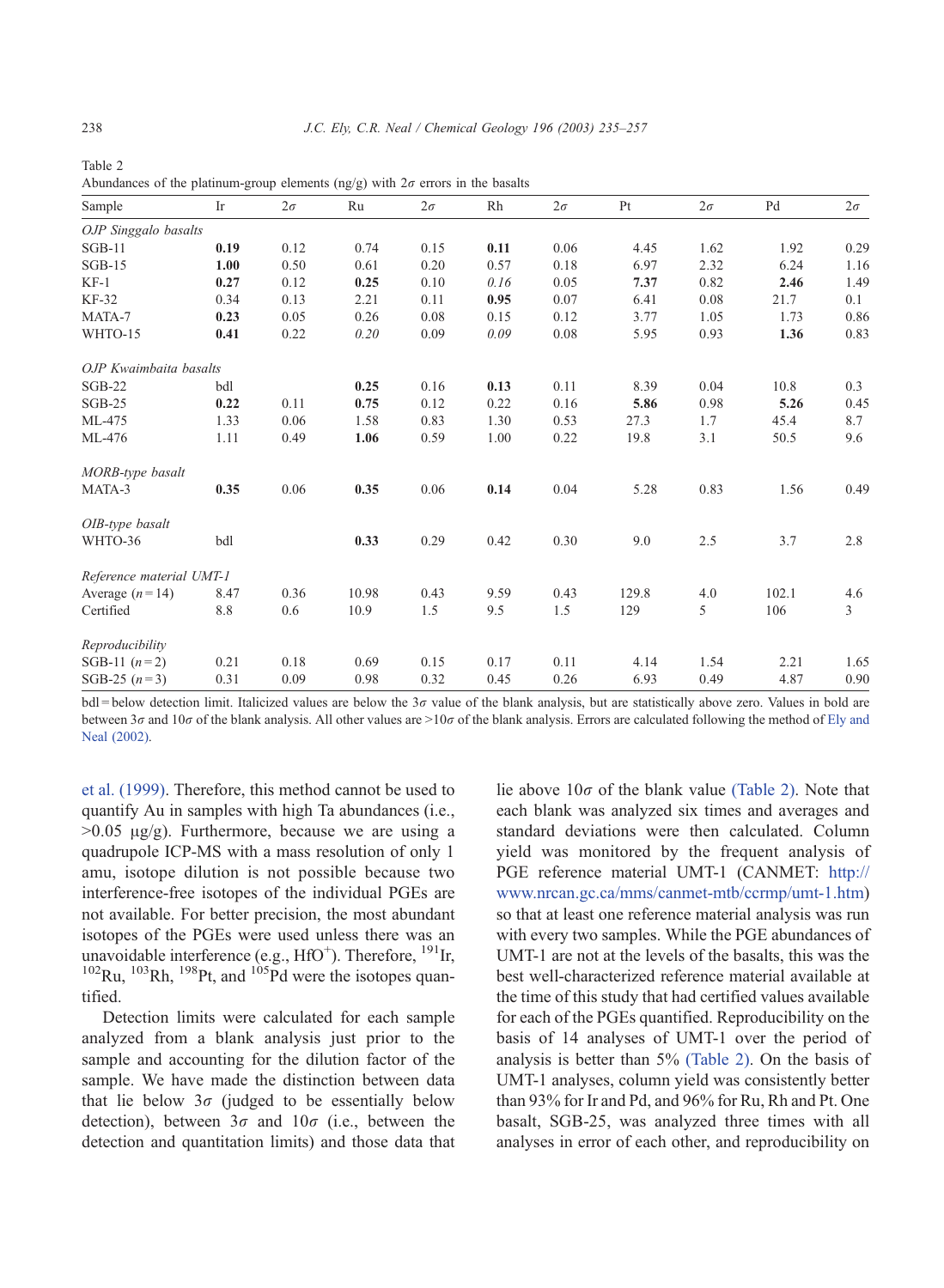<span id="page-4-0"></span>this basis was Ir (29%), Ru (33%), Rh (58%), Pt (7%) and Pd (19%) [\(Table 2\).](#page-3-0)

#### 3. Results

Primitive mantle-normalized PGE plots of the OJP basalts show there is general overlap between the Singgalo and Kwaimbaita groups, regardless of age (Fig. 1; [Tables 1 and 2\)](#page-2-0). Several basalts exhibit either



Fig. 1. Primitive mantle-normalized PGE profiles of the OJP basalts analyzed in this study. (A) Singgalo basalts from Malaita and Makira, Solomon Islands; (B) Kwaimbaita basalts from Malaita, which are stratigraphically beneath the Singgalo Formation [\(Tejada et al., 2002\).](#page-22-0) Note that most of the Singgalo basalts display depletions in Pd relative to Pt (see text for discussion). In addition, several basalts exhibit an enrichment of Ir relative to Ru. This feature is likely an artifact of the larger errors associated with the Ir analyses (see [Table 2\)](#page-3-0) or it could possibly be a product of chromite fractionation (see text for discussion). Primitive mantle values are from [McDonough and Sun \(1995\).](#page-21-0) Two sigma errors are not shown in the figure for simplicity but are given in [Table 2](#page-3-0) for all the PGE data.

a flattening of their primitive mantle-normalized profiles between Pt and Pd or a relative Pd depletion. In addition, several also exhibit a slight increase in the normalized Ir abundance. This is most likely a function of the actual abundance being close to the detection limit (i.e., between  $3\sigma$  and  $10\sigma$  of the blank in most cases; see [Table 2\)](#page-3-0) that generally produces larger errors (usually greater than 40% at the  $2\sigma$  level; see [Ely and Neal, 2002,](#page-20-0) for details). It is also possible that it is a function of chromite fractionation, based on the partition coefficients derived by [Puchtel and](#page-21-0) Humayun (2001).

ML-475 and ML-476 deserve special mention because they come from the deepest parts of the plateau exposed on Malaita [\(Petterson, 1995\)](#page-21-0) and contain the highest PGE abundances of the OJP basalts analyzed in this study (Fig. 1B and [Table 2\)](#page-3-0). The major element composition of these two samples, collected consecutively from the Kwaimbaita River on Malaita, Solomon Islands [\(Petterson, 1995; Tejada](#page-21-0) et al., 2002), form the extremes of all OJP basalts collected from Malaita [\(Neal et al., 1997; Tejada et al.,](#page-21-0) 2002). ML-475 is the most Mg-rich (9.99 wt.%), while ML-476 is the least Mg-rich  $(5.83 \text{ wt.})\%$ . Note that the MgO content of 86 non-cumulate OJP basalts analyzed from Malaita ([Tejada et al., 2002;](#page-22-0) Neal, unpublished data) have a range of  $4.5-8.9$  wt.% with an average of  $7.35 \pm 0.5$  wt.% (1 $\sigma$ ). Petrography indicates that ML-475 and ML-476 are cumulates. Major element differences reflect modal abundance variations between these two rocks, with ML-475 being dominated by clinopyroxene, resulting in the highest CaO content of any OJP basalt from Malaita (14.5 wt.%) compared to the average of  $11.6 \pm 0.8$ wt.% ( $1\sigma$ ). ML-476 contains less clinopyroxene and more titanomagnetite, reflected by the fact that it has the highest  $TiO<sub>2</sub>$  [2.07 wt.% compared to the average of  $1.47 \pm 0.2$  wt.%  $(1\sigma)$  and Fe<sub>2</sub>O<sub>3</sub> [18.5 wt.%] compared to the average of  $13.3 \pm 0.7$  wt.%  $(1\sigma)$ ] contents of any OJP basalt from Malaita [\(Table 1\).](#page-2-0)

Basalts with trace element compositions similar to MORB (MATA-3) and OIB (WHTO-36) were taken from flows stratigraphically intercalated with the OJP basalts [\(Van Dyke, 2000\).](#page-22-0) MORB-type sample MATA-3 contains PGE abundances at the upper end of the MORB range [\(Fig. 2A\).](#page-5-0) OIB-type sample WHTO-36 contains Ru, Rh and Pd abundances that fall within the field defined by Hawai-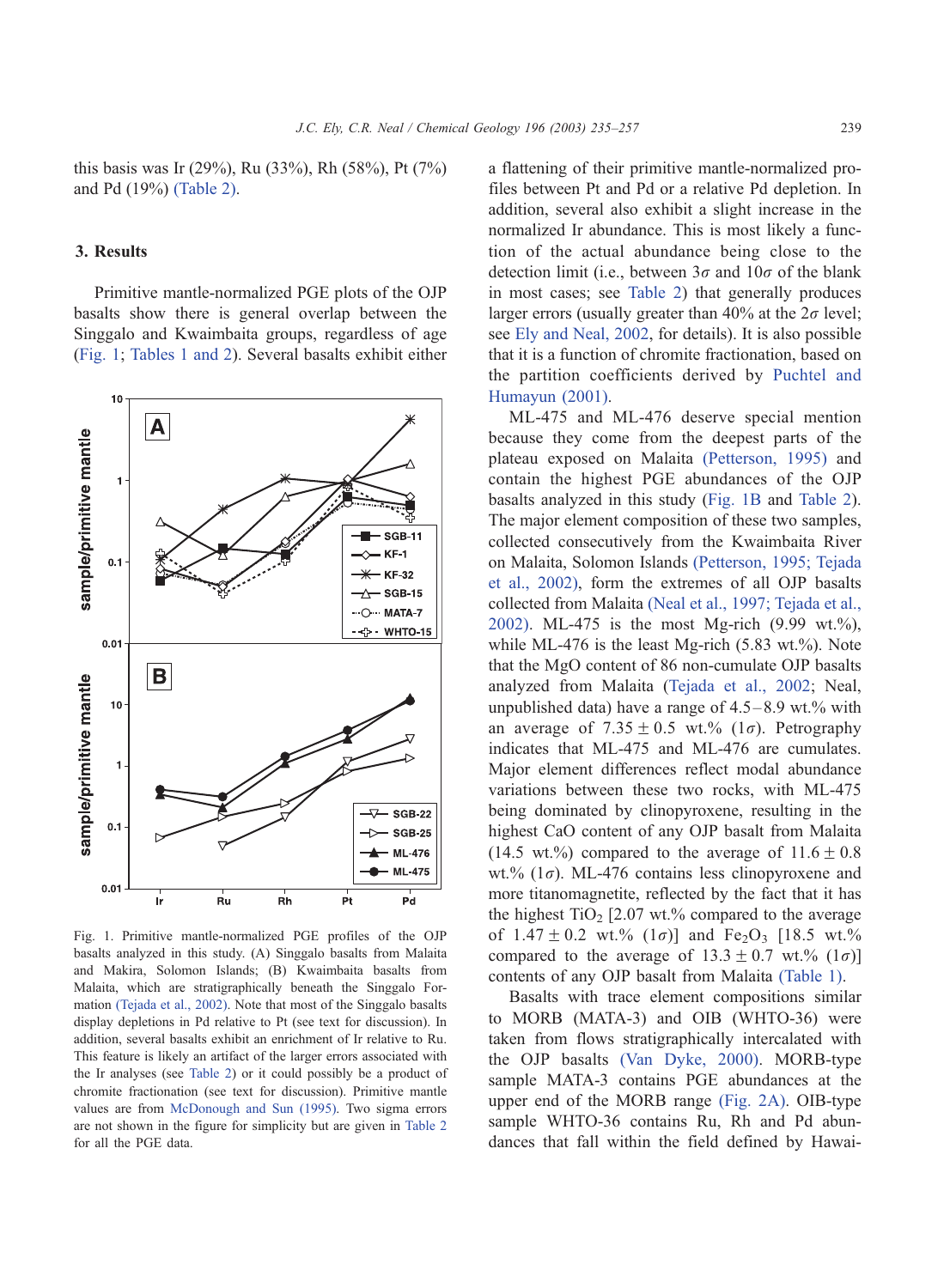<span id="page-5-0"></span>

Fig. 2. Primitive mantle-normalized PGE profiles of the MORBtype (A) and OIB-type sample (B). (A) MORB-type basalt MATA-3 just overlaps with a MORB field defined by data from [Tatsumi et al.](#page-22-0) (1999) and Rehkämper et al. (1999). (B) The PGE profile of the OIB-type basalt WHTO-36 appears more fractionated than Hawaiian basalts and picrites (fields from data in [Tatsumi et al.,](#page-22-0) 1999 and [Bennett et al., 2000\)](#page-19-0). Primitive mantle values are from [McDonough and Sun \(1995\).](#page-21-0) Two sigma errors are not shown in the figure for simplicity but are given in [Table 2](#page-3-0) for all the PGE data.

ian basalts and picrites, but contains higher Pt (Fig. 2B).

#### 4. Discussion

## 4.1. Pd depletions in the OJP basalts

The MORB-type (MATA-3) and OIB-type (WHTO-36) basalts, as well as many of the Singgalo samples exhibit Pd depletions relative to Pt when normalized to primitive mantle abundances. Samples SGB-11 (with Pd depletion) and SGB-25 (with no Pd depletion) were replicated two and three times, respectively, to demonstrate the Pd depletion was not an artifact of a single analysis. Note that none of the Kwaimbaita basalts, coming from deeper within the OJP sequence, exhibit such depletions. As profiles with no Pd anomaly were produced, it is unlikely that this is an artifact of the cation exchange procedure. Several possibilities exist for the apparent preferential fractionation of Pd from the rest of the PGEs, including chromite fractionation/accumulation, sulfide immiscibility and weathering. Palladium is likely to be relatively incompatible in chromites based on the spinel/ basalt liquid experimental partition coefficient  $(D <$ 0.02; [Capobianco et al., 1990, 1994\)](#page-20-0) and measured partition coefficients from komatiites ( $D \sim 1.6$ , the lowest value of the PGEs; [Puchtel and Humayun,](#page-21-0) 2001). Furthermore, Pd abundances in chromitites are low compared to other PGEs (e.g., [Prichard and](#page-21-0) Lord, 1990a). However, it is not evident that chromite is the controlling factor on Pd abundances, as it would have been a much earlier crystallizing phase and there is no correlation of  $[Pt/Pd]_{PM}$  with  $[Cr/Cu]_{PM}$  [\(Fig. 3\)](#page-6-0) or between Pd and Cr abundances.

The positive correlation of Pt and Pd abundances in mantle-derived magmas [\(Fig. 4\)](#page-7-0) demonstrates the coherent behavior of these elements during partial melting and subsequent modification as the magma cools. The wide range in komatiite and komatiitic basalt PGE abundances is a result of enrichment/ depletion by sulfide addition/extraction that has dramatically increased Pt and Pd abundances in certain komatiites from northern Ontario ([Fig. 4;](#page-7-0) [Barnes and](#page-19-0) Naldrett, 1986). Note that the OJP data, for the most part, form a vertical trend generated by the variation in Pd [\(Table 2\).](#page-3-0) Sulfide liquid/silicate melt partitioning experiments show a range of values, depending upon experimental conditions, for both Pt (900-46,000) and Pd (1800 – 140,000) (see [Walter et al., 2000](#page-22-0) for review as well as [Fleet et al., 1999\)](#page-20-0). Generally, the partition coefficient for Pd is  $1.5-2$  times that of Pt. Therefore, extraction of a sulfide liquid may cause a relative depletion in Pd. However, the magnitude of the sulfide liquid/silicate melt partition coefficients would mean that the overall abundances of all the PGEs in our samples would be  $\leq 1$  ng/g and similar to abundances in many MORB samples (see next section).

Several studies of ore deposits have found Pd to be more mobile than Pt in surficial environments, often being transported away in solution (e.g., [Wood and](#page-22-0) Vlassopoulos, 1990). This is apparently independent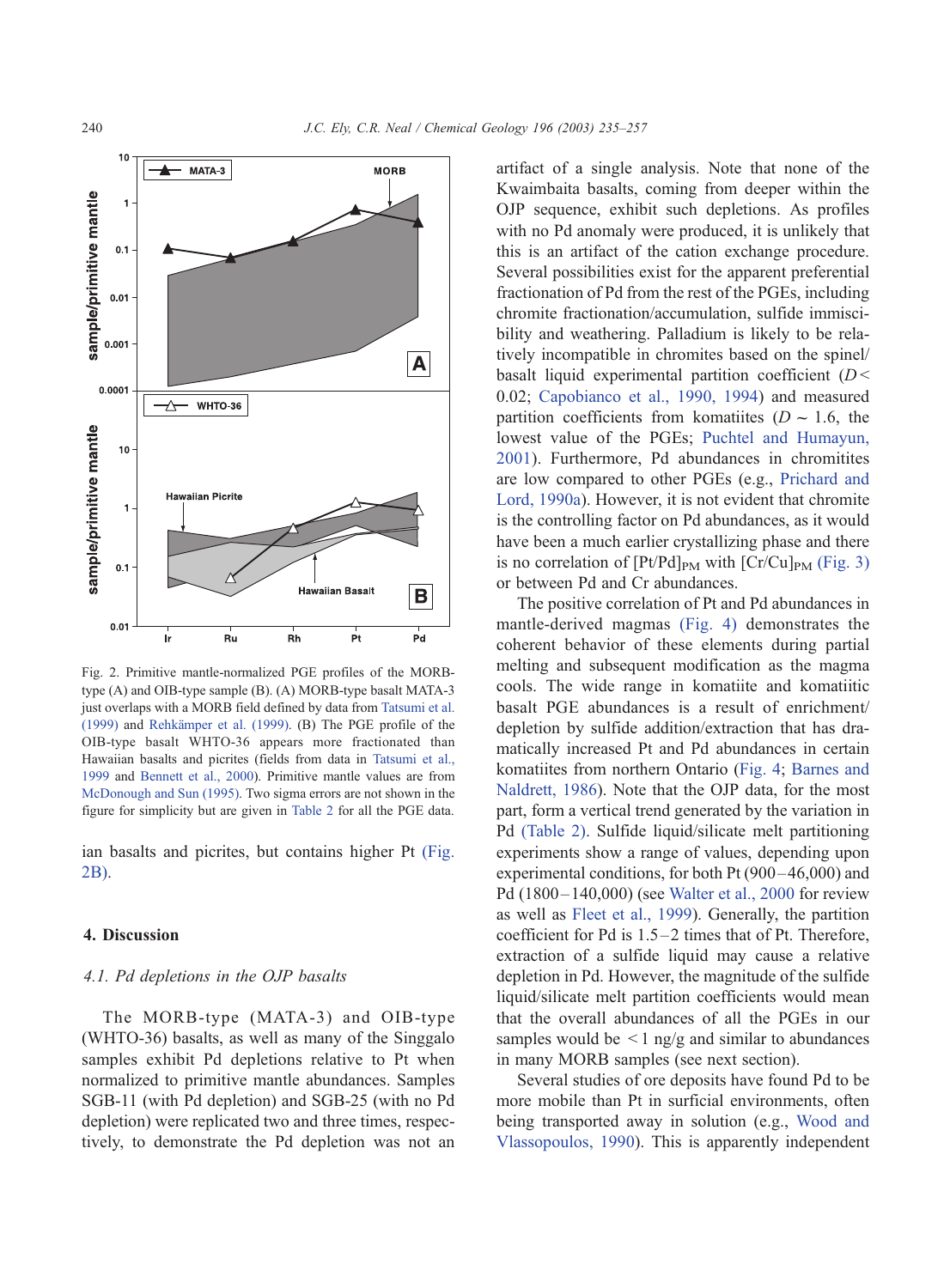<span id="page-6-0"></span>

Fig. 3. Plot of  $[Pt/Pd]_{PM}$  vs.  $[Cr/Cu]_{PM}$  ratios of OJP basalts from Malaita compared with komatiites, kimberlites, Hawaiian basalts and picrites, LIP basalts, and OIB fields as well as MORBs. The subscript ''PM'' represents the ratio normalized to primitive mantle abundances. The OJP samples form a general horizontal trend, consistent with removal of Pd by weathering. Komatiite data are from [Arndt and Nesbitt \(1984\),](#page-19-0) [Arndt](#page-19-0) (1986), Brügmann et al. (1987, 1993), [Puchtel et al. \(1996\),](#page-21-0) and [Puchtel and Humayun \(2001\)](#page-21-0) and references therein. OIB data are from [Greenough and Fryer \(1990\),](#page-20-0) [Fryer and Greenough \(1992\),](#page-20-0) Rehkämper et al. (1999) and references therein. The LIP field is defined by the Noril'sk basalt data of [Lightfoot et al. \(1990\)](#page-21-0) and Brügmann et al. (1993) and references therein, and Iceland tholeiite data from [Hemond et al.](#page-20-0) (1993) and [Rehka¨mper et al. \(1999\).](#page-21-0) Hawaii data are from [Tatsumi et al. \(1999\),](#page-22-0) [Norman and Garcia \(1999\),](#page-21-0) and [Bennett et al. \(2000\).](#page-19-0) MORB data is from [Tatsumi et al. \(1999\)](#page-22-0) and Rehkämper et al. (1999) and references therein. Kimberlite data are from [McDonald et al. \(1995\).](#page-21-0) Primitive mantle values are from [McDonough and Sun \(1995\).](#page-21-0)

of climate (e.g., Brazil—[Taufen and Marchetto, 1989;](#page-22-0) Madagascar—[Salpeteur and Jezequel, 1992;](#page-22-0) Canada—[Wood and Vlassopoulos, 1990;](#page-22-0) Shetland Islands, UK—[Prichard and Lord, 1990b\)](#page-21-0). Such behavior has also been quantified in experimental studies [\(Wood, 1990; Bowles et al., 1994\).](#page-22-0) Furthermore, [Barnes et al. \(1985\)](#page-19-0) concluded that hydrothermal alteration preferentially mobilized Pd. Petrographic observations of the OJP basalts show variable alteration of the primary phases to secondary minerals, especially of the glass and mesostasis, as well as the rare olivine phenocrysts (see Samples and analytical methods). The OJP basalts were emplaced in a submarine environment as pillow basalts, thus, there are significant joint systems for chloride-rich hydrothermal fluids to move through the basalts, which could facilitate the preferential mobilization of Pd (e.g., [Mountain and Wood, 1988\)](#page-21-0). This is evident from the

high Cl/K ratios in the OJP basalts, which indicate some shallow-level assimilation of hydrothermally altered crust [\(Michael and Cornell, 1996; Michael,](#page-21-0) 1999). Although the freshest samples possible were taken (i.e., from the pillow interiors), it is possible that even these have experienced submarine and subaerial tropical weathering processes, which could be the mechanisms for generating the observed Pd depletions. Variation in  $[Pt/Pd]_{PM}$  and  $[Cr/Cu]_{PM}$  ratios illustrate this (Fig. 3), showing that the OJP basalts dated at 122 Ma generally follow a vertical trend indicative of weathering. The Kwaimbaita samples do not exhibit Pd depletions and are from deeper within the OJP section and therefore were rapidly buried by subsequent eruptions, resulting in relatively less alteration. The Singgalo basalts were the last OJP eruptive event recorded on Malaita and therefore were subjected to low-temperature alteration processes for a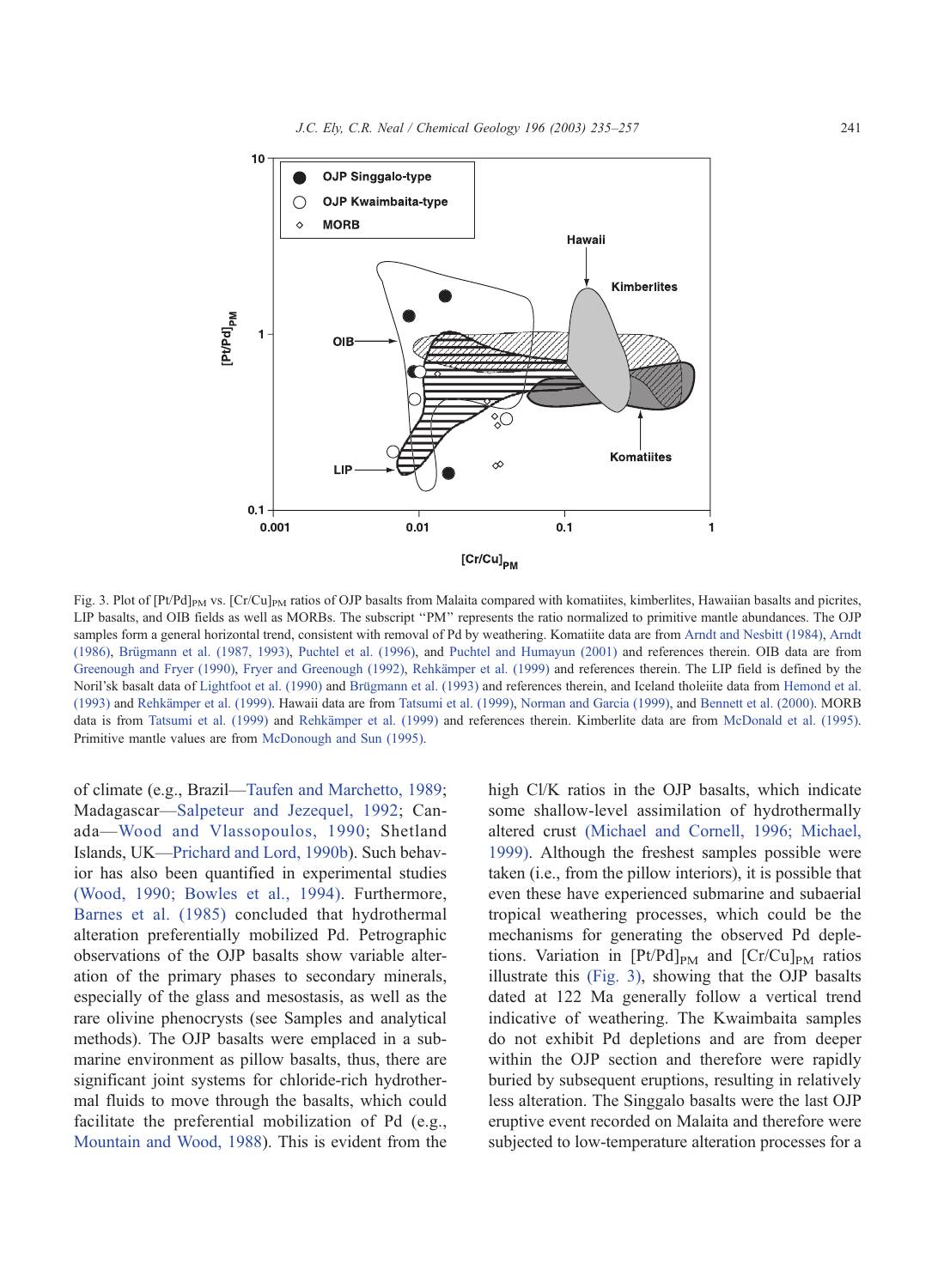<span id="page-7-0"></span>

Fig. 4. Covariation of Pt and Pd in samples analyzed in this study compared to other mantle-derived magmas. The Singgalo basalt data stand out because they form a vertical trend on this diagram, which is interpreted as being consistent with preferential mobilization of Pd during low temperature alteration (see text for discussion). Data sources for the fields and MORBs are as in [Fig. 3,](#page-6-0) with the addition of komatiite data from [Barnes and Naldrett \(1986\), Crocket and MacRae \(1986\),](#page-19-0) and [Barnes and Picard \(1993\).](#page-19-0)

long period of time. We believe that the Pd depletions are therefore a low-temperature alteration effect.

# 4.2. PGE fractionation processes

Fractionated PGE profiles can be generated during partial melting of mantle peridotites, as Ir (and presumably Os) is the most compatible (bulk partition coefficient >6) and the PGEs showing decreasing compatibility to Pd (bulk partition coefficient  $\sim 0.2$ ) [\(Barnes and Picard, 1993\).](#page-19-0) Although [Burton et al.](#page-20-0) (2002) suggested Os (and by inference Ir) is incompatible in olivine, positive correlations of Ir with MgO have been reported for terrestrial basalts (e.g., [Righter](#page-22-0) et al., 2000) and Os with MgO for Hawaiian basalts [\(Hauri et al., 1996\).](#page-20-0) The general correlation of Ir with magnesium number and Cr (cf. [Barnes and Picard,](#page-19-0) 1993; Righter et al., 2000) suggests Ir and presumably Os are compatible in olivine and/or chromite [\(Barnes](#page-19-0) et al., 1985; Handler and Bennett, 1999; McCandless et al., 1999), and detailed analyses of mineral separates generally support this (e.g., Brügmann et al., 1987; Zhou et al., 1998; Vatin-Perignon et al., 2000; Puchtel and Humayun, 2001). While the theory that small sulfide inclusions in these separates may elevate PGE contents cannot be entirely discounted, it is generally recognized that high-Mg lavas contain high PGE contents (cf. [Brandon et al., 1999; Righter et al.,](#page-20-0) 2000). As the OJP basalts are not primary magmas (e.g., [Mahoney et al., 1993; Neal et al., 1997\)](#page-21-0), fractional crystallization may also have affected the overall PGE abundances. This is seen in ML-475 and ML-476, which contain the highest PGE abundances of all analyzed OJP basalts (e.g., Figs. 4 and 5) and exhibit textural and geochemical evidence of crystal accumulation; accumulation of fractionated phases in these samples has preserved the general fractionated PGE profile seen in the OJP basalts, but has elevated the PGE abundances.

The presence of sulfide phases can also radically affect PGE abundances in mafic melts. Processes involving varying degrees of sulfide removal or incorporation have been invoked to account for the PGE contents of ocean island basalts formed at much lower degrees of partial melting than the OJP basalts [\(Han](#page-20-0)dler and Bennett, 1999; Bennett et al., 2000). [Sun](#page-22-0) (1982) gave lower and upper estimates for the amount of sulfide in the mantle of 0.1% and 0.3%, respec-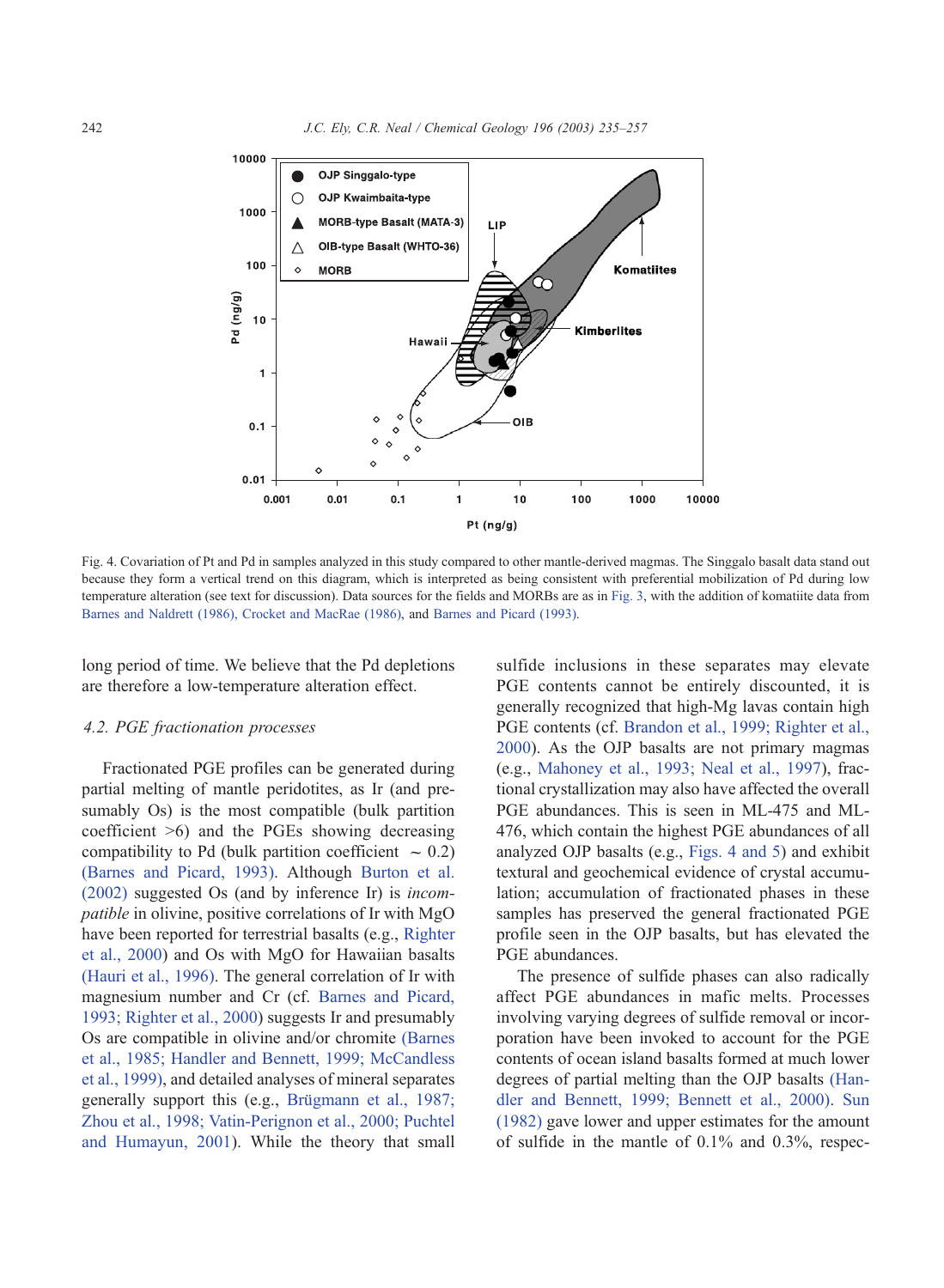<span id="page-8-0"></span>

Fig. 5. Comparisons of variations in total PGEs (ng/g) with MgO (wt.%) of samples analyzed in this study with other mantle-derived magmas. The total PGE content was calculated by summing Ir, Ru, Pt and Pd abundances. Rh was omitted because literature values for this element are not abundant. Data sources for the fields and MORBs are the same as in [Figs. 3 and 4.](#page-6-0)

tively. Assuming a maximum sulfur solubility in magma of 0.26% [\(Wendlandt, 1982\),](#page-22-0) the lower and upper sulfide estimates will be exhausted at 13% and 38% partial melting. [Barnes et al. \(1985\)](#page-19-0) used an estimate of 25% partial melting to exhaust all sulfide in a mantle source, whereas [Fryer and Greenough](#page-20-0) (1992) estimated 23% partial melting was required. Bulk mantle S contents are estimated at  $200-250 \mu g/g$ [\(McDonough and Sun, 1995; Holzheid and Grove,](#page-21-0) 2002), which corresponds to a modal sulfide abundance of  $\leq 0.1\%$ , so the amount of partial melting required to exhaust it may be lower than even the 23% used by [Fryer and Greenough \(1992\).](#page-20-0) In the case of the OJP basalts, estimates of partial melting from rare earth element inversion techniques (cf. [McKenzie](#page-21-0) and O'Nions, 1991) suggested degrees of partial melting were  $\sim 30\%$  [\(Mahoney et al., 1993\),](#page-21-0) more than required to exhaust sulfide in a mantle source, thus negating fractionation into a sulfide-bearing residuum. The fact that the PGE primitive mantle-normalized patterns of all OJP basalts, except Pt and Pd in ML-475 and ML-476, are within error of each other

suggests large degrees of partial melting may have homogenized PGE contents no matter what isotopic group the basalts are from or age at which they were erupted. The relatively high PGE abundances in the MORB-type and OIB-type samples would again suggest no residual sulfide remained in the source regions of these magmas after partial melting.

[Barnes and Picard \(1993\)](#page-19-0) concluded that extraction of a small amount of immiscible sulfide liquid or a sulfide phase preferentially controlled Rh, Pt and Pd abundances in their study of Proterozoic basalts. This explained the lack of correlation between these PGEs and incompatible lithophile elements in their study. The lack of appreciable sulfide in thin sections of our samples suggests either an immiscible sulfide phase may have been removed during the evolution of the magmas or the evolution paths did not reach sulfide immiscibility. [Michael and Cornell \(1996\)](#page-21-0) noted that OJP basalts are undersaturated with respect to sulfur. This may have been caused by sulfide immiscibility, as the sulfide-rich liquid could have separated on the ascent of the magma or segregated at lower depths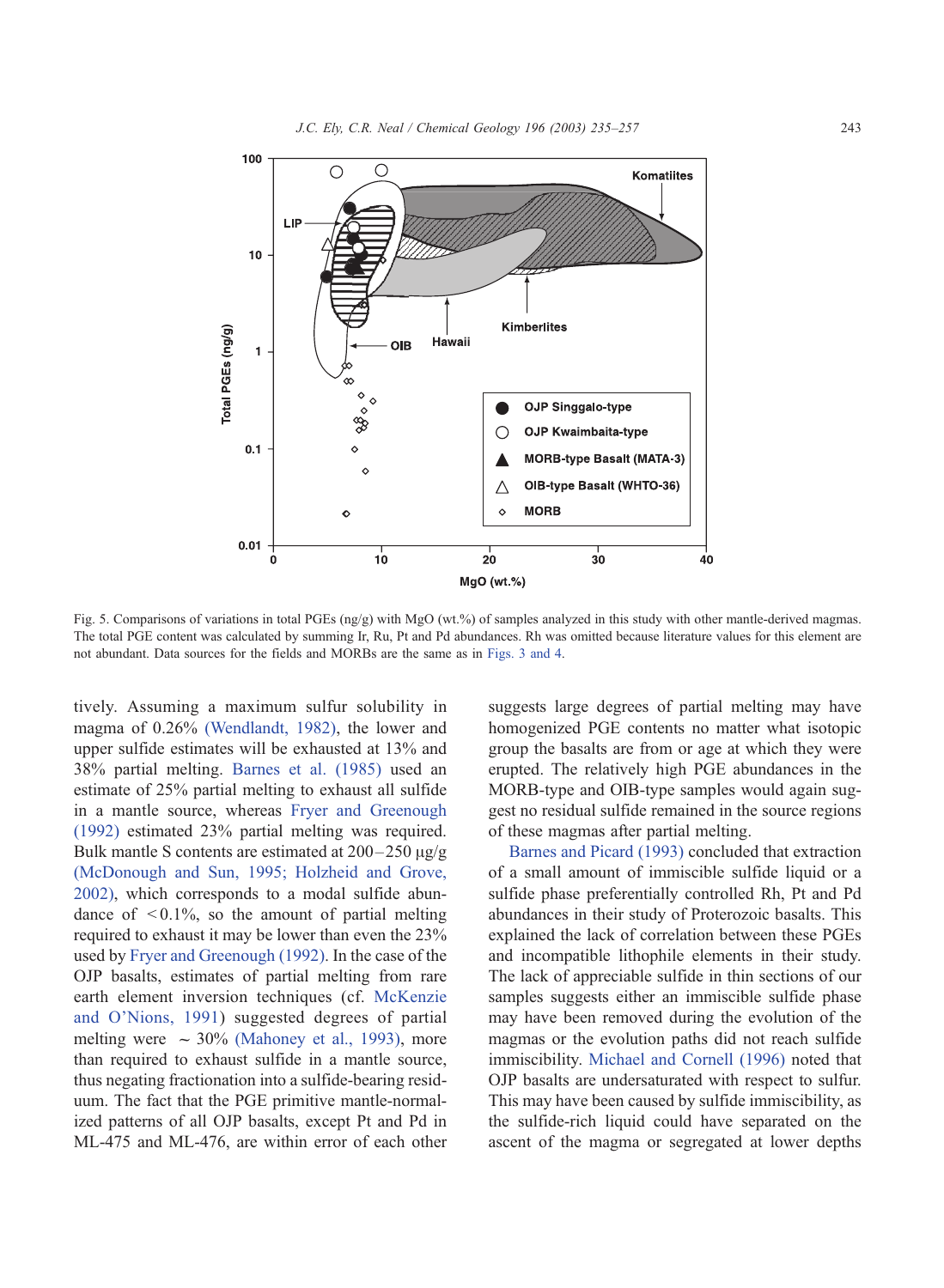because of its higher density [\(Barnes and Picard,](#page-19-0) 1993). As the sulfide melt/silicate melt partition coefficient for Cu is approximately half that of Pt (e.g., [Fleet and Stone, 1991\)](#page-20-0), segregation of sulfide could explain the fact that for the majority of samples, [Cu/ Pt $]_{PM} \neq 1$  (Fig. 6). However, the OJP basalts have experienced relatively large degrees of crystal fractionation (e.g., [Mahoney et al., 1993; Neal et al., 1997\)](#page-21-0) that may have increased  $[Ti/Pt]_{PM}$  and  $[Cu/Pt]_{PM}$ ratios, especially as Cu, Ti and Pt are incompatible in olivine, while Cu and Ti are incompatible in chromite, but Pt is moderately compatible in chromite [\(Puchtel and Humayun, 2001\).](#page-21-0) Note that ML-475, a clinopyroxene cumulate, contains lower  $\lbrack Cu/Pt]_{PM}$  and  $[Ti/Pt]_{PM}$  ratios, suggesting that Pt is more compatible in clinopyroxene than Cu or Ti. The MORB-type and OIB-type samples plot below the komatiite, LIP, OIB and MORB fields, having higher  $[Ti/Pt]_{PM}$  ratios for a given value of  $\left[\text{Cu/Pt}\right]_{\text{PM}}$ . Such a relationship could be facilitated by extraction of an immiscible sulfide liquid from an evolving LIP magma, but isotopic and trace element evidence argues for separate sources for these magmas (cf. [Van Dyke, 2000; Tejada et al., 2002\)](#page-22-0).

Evidence that the OJP basalts have not experienced extraction of an immiscible sulfide phase can be seen from plotting ratios of lithophile to chalcophile elements (e.g.,  $[Y/Cu]_{PM}$ ) against ratios of PGE to lithophile elements (e.g.,  $[Pt/Y]_{PM}$ ) [\(Fig. 7\).](#page-10-0) As noted by [Neal et al. \(1997\),](#page-21-0) the dominant crystallizing phases in the evolution of the OJP basalts were olivine, a spinel phase, clinopyroxene and plagioclase. Fractionation of these phases would produce a decrease in the  $[Pt/Y]_{PM}$ ratio (Pt is slightly compatible and Y is incompatible) with little change in the  $[Y/Cu]_{PM}$  ratio (both are broadly incompatible). Removal of a sulfide phase from a basaltic magma would result in a major increase of  $[Y/Cu]_{PM}$  and a decrease in  $[Pt/Y]_{PM}$ . For example, the lobe in the LIP field towards higher  $[Y/Cu]_{PM}$  and lower  $[Pt/Y]_{PM}$  is defined by basalts from Noril'sk that have experienced the extraction of an immiscible sulfide melt (cf. Brügmann et al., 1993). The MORB-type basalt has an elevated  $[Y/Cu]_{PM}$  suggestive of sulfide removal, but the PGE abundances are relatively high for MORBs; the normalized PGE profile parallels the most enriched Pacific MORB sample that apparently has not experienced sulfide immiscibility [\(Fig. 2A\).](#page-5-0)



Fig. 6. Plot of [Cu/Pt]<sub>PM</sub> vs. [Ti/Pt]<sub>PM</sub> ratios from samples analyzed in this study compared to other mantle-derived magmas. Note that ML-475 (a basalt that has accumulated clinopyroxene) plots in the komatiite field. The OIB-type basalt from Makira plots outside the OIB field and the MORB-type basalt from Makira plot away from other MORB data. Data sources for the fields and MORB are as in [Figs. 3 and 4,](#page-6-0) except there is no comparison to East Pacific Rise (EPR) MORB due to lack of Cu data in the literature. The MORB data are supplemented by data from [Devey](#page-20-0) et al. (1994) and [Hemond et al. \(1993\).](#page-20-0) Primitive mantle values are from [McDonough and Sun \(1995\).](#page-21-0)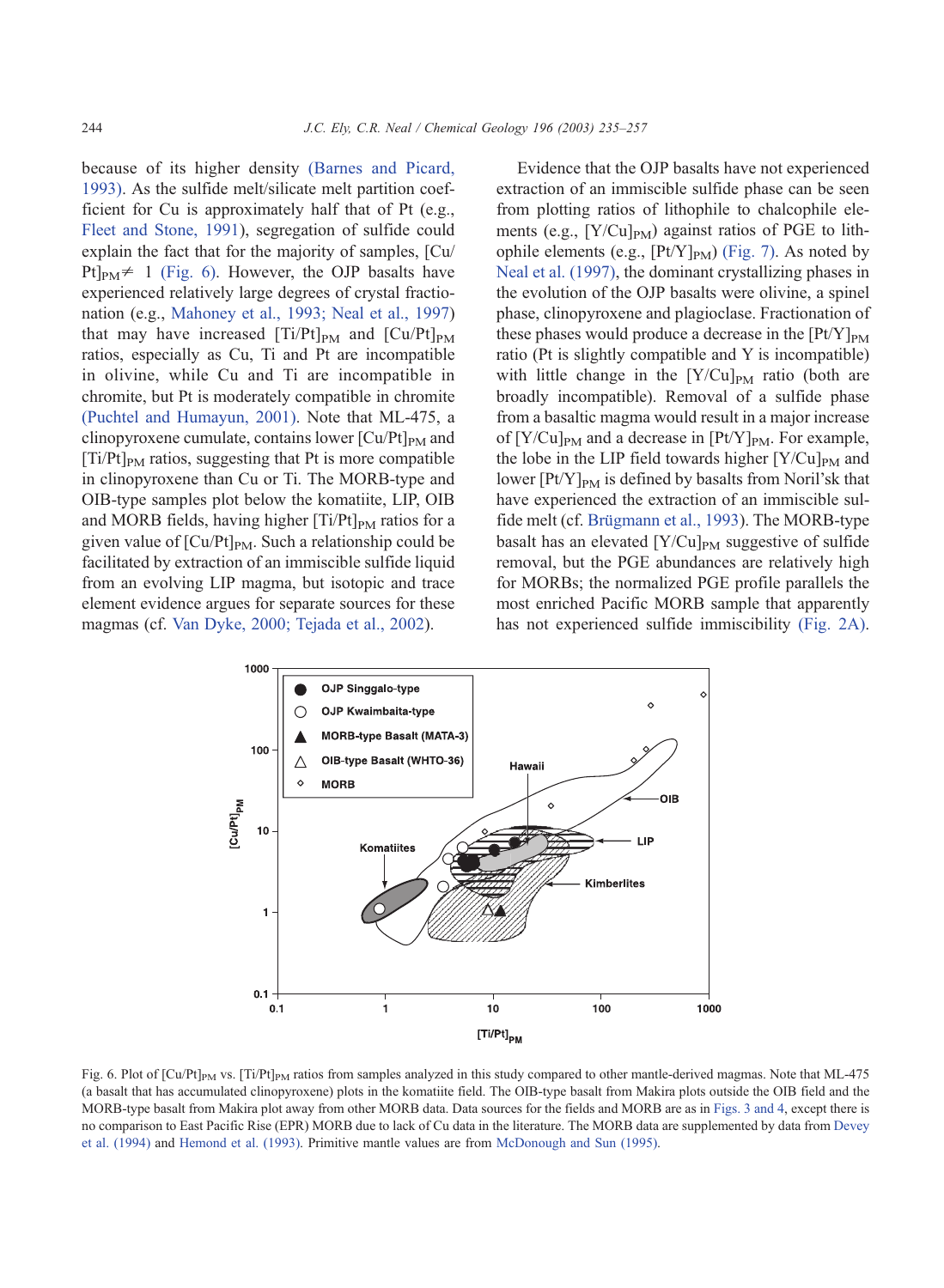<span id="page-10-0"></span>

Fig. 7. Plot of  $[Y/Cu]_{PM}$  vs.  $[PVY]_{PM}$  ratios of OJP basalts and MORB-type and OIB-type basalts from Makira with other mantle-derived magmas. Note that ML-475 plots beyond the komatiite field and the OJP sample data form a trend consistent with crystal fractionation/ accumulation. The sub-vertical limb of the LIP field is defined by basalts from Noril'sk that have experienced extraction of an immiscible sulfide liquid (Brügmann et al., 1993). Data sources for the fields and MORBs are as in [\(Figs. 3, 4 and 6\).](#page-6-0) Primitive mantle values are from [McDonough and Sun \(1995\).](#page-21-0)

While Fig. 7 can be a useful indicator for the effect of sulfide removal on an evolving basaltic melt, we note that Cu can be mobile during hydrothermal alteration (e.g., [Alt et al., 1986\)](#page-19-0) and this may produce anomalously high  $[Y/Cu]_{PM}$  ratios. Therefore, to fully evaluate a basaltic sample for the effects of sulfide, other geochemical parameters must be considered. As noted above, the PGE abundances in our samples are consistent with the parental magmas not experiencing sulfide removal and apart from MORB-type basalt, MATA-3, all our samples plot along the fractional crystallization trend in Fig. 7. Therefore, for the samples studied here, we conclude that sulfide removal/retention has not been a factor in their evolution.

# 4.3. Source of PGEs in OJP magma

The OJP basalts possess similar PGE contents to Hawaiian picrites [\(Bennett et al., 2000\)](#page-19-0) and kimberlites [\(McDonald et al., 1995\)](#page-21-0) [\(Fig. 4\).](#page-7-0) Unlike the OJP basalts, these were formed by relatively low degrees of partial melting and possibly retained sulfide in the source to varying degrees [\(Bennett et al., 2000\).](#page-19-0) However, the OJP basalts are strongly fractionated relative to the Hawaiian picrites and kimberlites [\(Fig. 5\).](#page-8-0) Using the crystal fractionation scheme similar to that proposed by [Neal et al. \(1997\)](#page-21-0) for the OJP basalts (see Section 4.4.2 below for details) in conjunction with the partition coefficients listed in [Table 3,](#page-11-0) the bulk  $K_d$  is  $>1$  for all of the PGEs except Pd. This implies that the primary magma(s) for the OJP basalts contained higher PGE abundances. Note also that cumulate samples ML-475 and ML-476 contain elevated PGE contents [\(Fig. 5\).](#page-8-0) Furthermore, while they plot between the OIB + LIP fields and the sulfide-enriched komatiites in [Fig. 4,](#page-7-0) there is no petrographic or geochemical evidence for sulfide enrichment in these samples. Therefore, relative to other mantle-derived magmas, the OJP basalts, including the MORB-type and OIBtype samples, were derived at various times since the surfacing of the OJP plume head at  $\sim$  122 Ma from sources relatively enriched in the PGEs.

The OIB-type sample (WHTO-36) has a more fractionated primitive mantle-normalized PGE pattern than the OJP basalts ([Fig. 2B;](#page-5-0) Pt/Ru for WHTO-36 is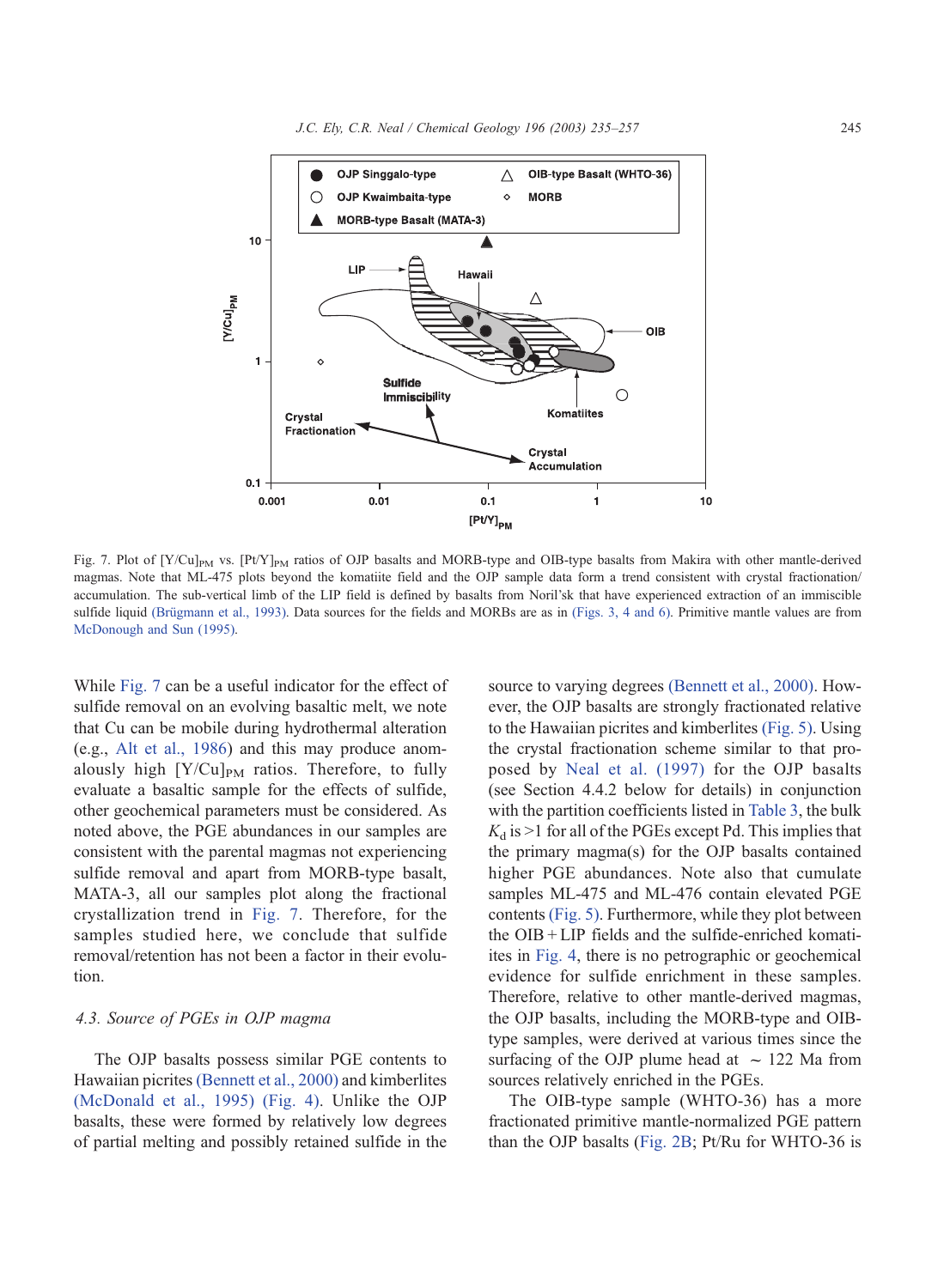<span id="page-11-0"></span>

| Table 3 |                     |
|---------|---------------------|
|         | Modeling parameters |

|                        | Ir                   | Ru                | Rh                  | Pt                | Pd                  | Reference      |
|------------------------|----------------------|-------------------|---------------------|-------------------|---------------------|----------------|
| Partition coefficients |                      |                   |                     |                   |                     |                |
| Olivine                | 0.77                 | 1.7               | 1.8                 | 0.08              | 0.03                | 1              |
| Clinopyroxene          | 1.8                  | 1.9               | 3.0                 | 2.2               | 0.3                 | $\overline{c}$ |
| Chromite               | 100                  | 152               | 50                  | 3.3               | 1.6                 | 3              |
| Orthopyroxene          | 1.8                  | 1.9               | 3.0                 | 2.2               | 0.3                 | *              |
| Plagioclase            | 0.3                  | 0.3               | 0.4                 | 0.3               | 0.2                 | 4              |
| Magnetite              | 500                  | 300               | 130                 | $\mathfrak{Z}$    | 1.1                 | 5              |
| Sulfide                | 4400                 | 2400              | 3000                | 6900              | 6300                | 6              |
| Metal                  | $1.66 \times 10^{6}$ | $2.8 \times 10^6$ | $3.9 \times 10^{6}$ | $5.1 \times 10^6$ | $6.2 \times 10^{6}$ | 7              |
| Components             |                      |                   |                     |                   |                     |                |
| Outer Core             | 188                  | 669               | 134                 | 776               | 572                 | 8              |
| Lower (primitive)      |                      |                   |                     |                   |                     |                |
| Mantle                 | 3.2                  | 5.0               | 0.9                 | 7.1               | 3.9                 | 9              |
| <b>Upper Mantle</b>    | 2.46                 | 4.29              | 1.0                 | 4.34              | 2.48                | 10             |
| Depleted upper         |                      |                   |                     |                   |                     |                |
| Mantle                 | 2.67                 | 4.69              | 1.08                | 4.29              | 1.67                | 11             |

1 = Malvin et al. (1986), Puchtel and Humayun (2001), [Capobianco et al. \(1994\), Capobianco and Drake \(1994\); 2 =](#page-21-0) Malvin et al. (1986), Capobianco and Drake (1994), Righter (1999); 3= Puchtel and Humayun (2001); 4= [Capobianco et al. \(1994\); 5=Capobianco et al. \(1991,](#page-22-0) 1994);6= [Fleet et al. \(1991, 1994\), Bezmen et al. \(1994\), Tredoux et al. \(1995\);7=](#page-20-0) Jones and Drake (1986), Borisov et al. (1994);8= Snow and Schmidt (1998);  $9 = \text{McDonough}$  and Sun (1995);  $10 = \text{Rehkämper}$  et al. (1997);  $11 = \text{calculated}$  in this study;  $* = \text{orthopyroxene}$  partition coefficients assumed to be the same as for clinopyroxene. Italicized values are estimated.

27.5 vs. 9.2 for the average OJP basalt). The MORBtype basalt has lower PGE abundances than the OIBtype sample and plots at the upper end of MORB compositions in [Fig. 2A,](#page-5-0) but higher than published data for East Pacific Rise (EPR) MORB [\(Tatsumi et](#page-22-0) al., 1999). Being stratigraphically intercalated with the OJP basalts on Makira, it is conceivable that the Makira MORB-type basalt could have been contaminated by OJP components, although where this contamination occurred is equivocal. This is evident from  $[Nb/Zr]_{PM}$  and  $[Pt/Y]_{PM}$  ratios [\(Fig. 8\),](#page-12-0) which shows that the OJP basalts plot in between the OIB-type sample from Makira and MORB, with the MORBtype basalt from Makira containing a similar [Nb/  $Zr]_{PM}$  ratio to MORB, but has elevated  $[Pt/Y]_{PM}$ similar to the OJP basalts. The  $[Nb/Zr]_{PM}$  spread in the OJP basalt data from Malaita is consistent with crystal fractionation and clinopyroxene  $\pm$  titanomagnetite accumulation (note the location of ML-475 in [Fig. 8\)](#page-12-0). The crystal fractionation scheme [defined in [Neal et al. \(1997\)—](#page-21-0)see Section 4.4.2 below for details], in conjunction with the partition coefficients in Table 3, would produce a range of [Pt/  $Y$ <sub>PM</sub> ratios but only minor changes in [Nb/Zr]<sub>PM</sub>. While the samples plotted in [Fig. 8](#page-12-0) represent different ages of OJP volcanism, it clearly demonstrates that Singgalo and Kwaimbaita basalt source regions were long-lived. As the magnitude of OJP magmatism waned, it is possible that the well-mixed nature of the source regions began to break down so that MORB-type and OIB-type magmas were erupted and intercalated in the LIP stratigraphy. The presence of a distinct mantle ''root'' beneath and attached to the OJP, interpreted to be the remnants of the initial OJP plume head [\(Richardson et al., 2000\),](#page-22-0) suggests a plume source was added to the upper mantle at  $\sim$  122 Ma that could be subsequently retapped, producing more recent OJP-type volcanism as observed on Santa Isabel [\(Tejada et al., 1996\)](#page-22-0) and Makira [\(Van](#page-22-0) Dyke, 2000). According to the model of [Richards et al.](#page-21-0) (1989) and [Campbell and Griffiths \(1990\),](#page-20-0) magmas derived from the plume head would be distinct to those derived from the plume tail, with the latter being ''OIB-like'' in their geochemistry. While the intercalated OIB-type basalts are rare in the OJP basalt sequence, they may represent evidence of the OJP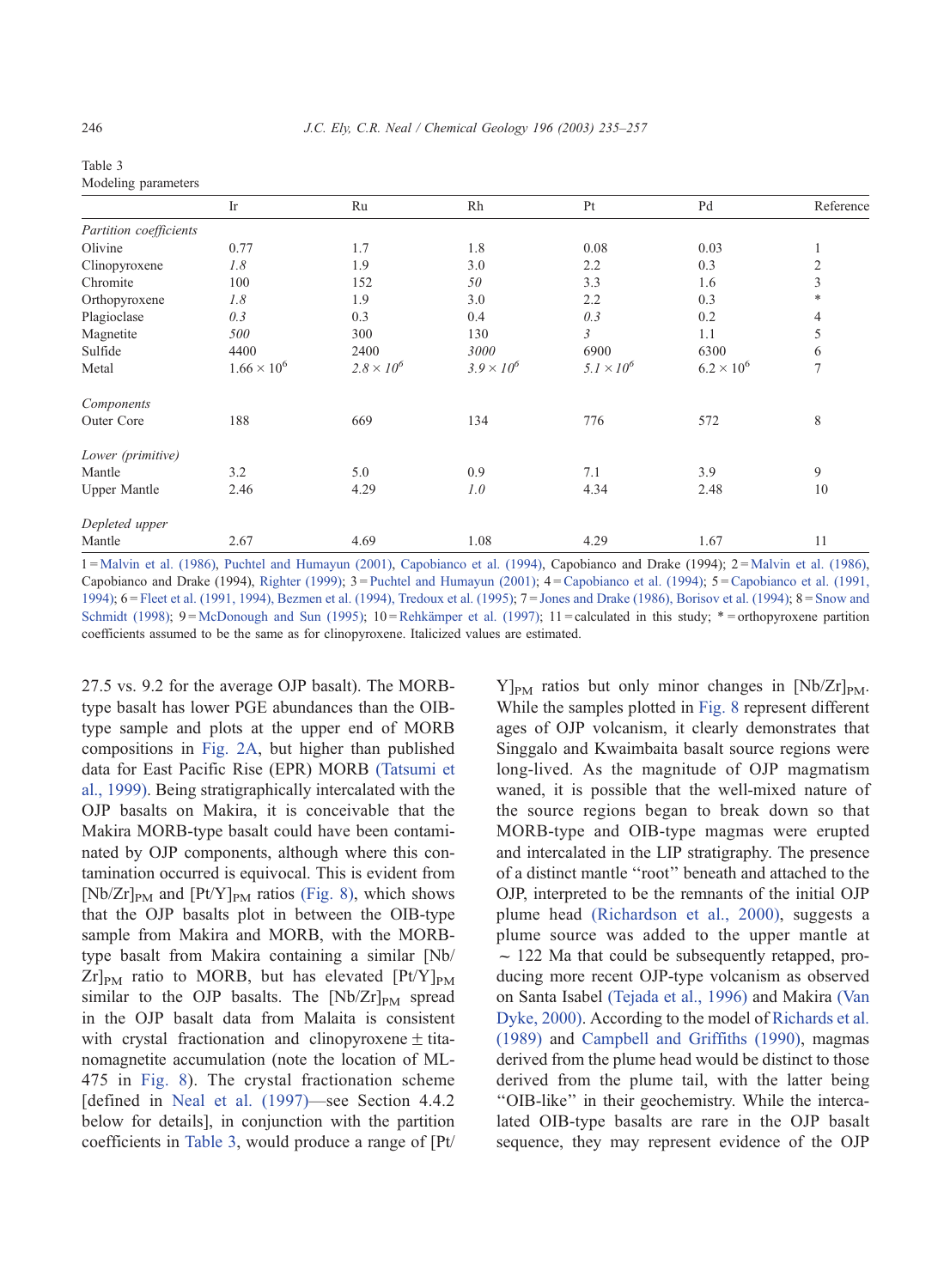<span id="page-12-0"></span>

Fig. 8. Variations in  $[Pt/Y]_{PM}$  and  $[Nb/Zr]_{PM}$  ratios from samples analyzed in this study and MORBs. The effects of crystal fractionation/ accumulation would form a near vertical trend on this plot, as defined by the OJP basalt data. Data sources for MORBs are the same as in [\(Figs. 3,](#page-6-0) 4 and 6). Primitive mantle values are from [McDonough and Sun \(1995\).](#page-21-0)

plume tail [\(Van Dyke, 2000\).](#page-22-0) Our OIB-type sample (WHTO-36) forms an end-member source composition in Fig. 8. Furthermore, partial melting of 5% would alter the [Nb/Zr]<sub>PM</sub> ratio by  $\sim 1$  unit (see [Neal](#page-21-0) et al., 1997 for further details), which is not enough to generate our OIB-type sample from an OJP basalt source. The MORB-type sample, MATA-3, may therefore represent a component of depleted upper mantle that has been entrained in the OJP plume head and at  $\sim$  44 Ma has subsequently been remobilized. Based on both the  $[Pt/Y]_{PM}$  and  $[Nb/Zr]_{PM}$  ratios, it is a reasonable conclusion that MATA-3 has been contaminated with OJP melts or components.

# 4.4. Partial melting and fractional crystallization modeling

We have produced models in order to investigate the PGE compositions of the OJP and related basalts by illustrating the patterns and PGE abundances produced from known mantle sources. This illustrative modeling is constrained by partial melting and fractional crystallization parameters derived for the OJP from previous modeling efforts[\(Mahoney et al., 1993; Tejada et](#page-21-0) al., 1996, 2002; Neal et al., 1997). The modeling has been conducted only using a spinel peridotite source and assumes that whatever the ultimate depth of origin, diapiric upwelling transported the source into the spinel stability field where partial melting occurred. Other possible mantle sources include one composed of garnet peridotite or a garnet peridotite/spinel peridotite hybrid (cf. [Neal et al., 1997\)](#page-21-0). There are no literature values for partition coefficients of the PGEs in garnet or majorite, so it was not possible to quantitatively constrain basalt PGE compositions generated from a source region containing these phases. However, although Re may be compatible in garnet [\(Righter](#page-22-0) and Hauri, 1998), [Mitchell and Keays \(1981\)](#page-21-0) ranked garnet last in PGE compatibility of common mantle minerals based on PGE abundances in mineral separates of mantle xenoliths.

The majority of PGE partition coefficients used in our modeling are taken, where possible, from published literature values (see [Table 3\)](#page-11-0). The relatively coherent behavior of PGEs as a group allowed us to estimate  $K_d$  values for some elements (e.g., Ir in clinopyroxene). As no PGE partition coefficients have been published for orthopyroxene, for the purposes of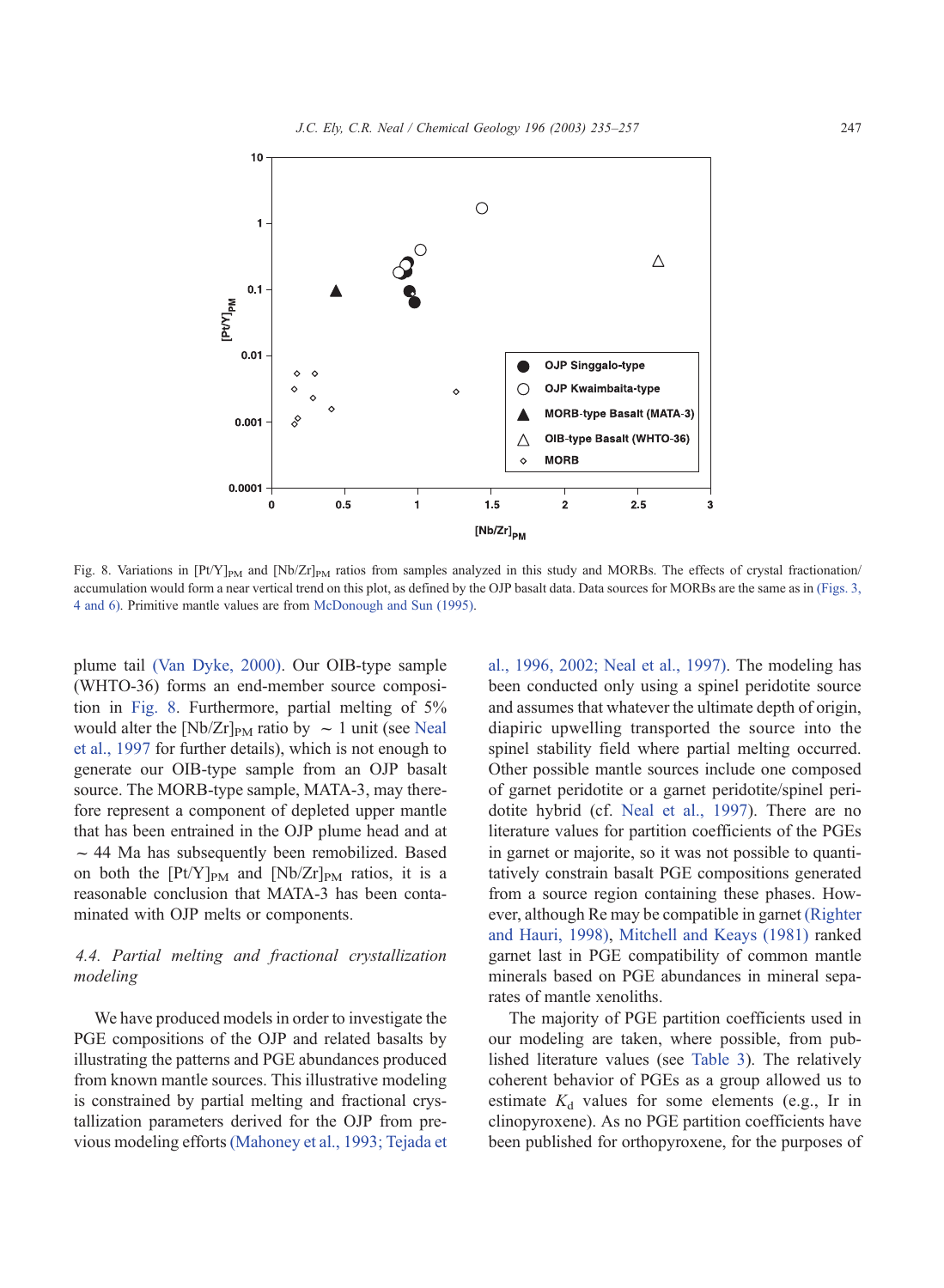<span id="page-13-0"></span>this work, they are taken to be the same as those of clinopyroxene. In addition, the modal mineralogy of the spinel peridotite source is taken as the average mode of spinel lherzolite xenoliths from alnöite occurrences on Malaita, Solomon Islands [\(Neal, 1986\).](#page-21-0) Where necessary, the proportion of olivine is adjusted to account for 0.06% sulfide (estimated from a bulk mantle S value of  $200-250 \text{ u}g/g$ ; [McDonough and](#page-21-0) Sun, 1995; Holzheid and Grove, 2002) and up to  $1\%$ metal. In all cases where sulfide was used in the modeling, it was exhausted in the source during partial melting. Finally, our models generally produce Pd abundances that are higher than observed. We attribute this to preferential Pd removal during alteration such that the measured abundance is now lower than the original whole-rock value imparted from magmatic processes (see above).

# 4.4.1. Upper mantle PGE source for MORB

Using an average spinel peridotite composition from Rehkämper et al. (1997) for the initial PGE abundances (excluding Rh, which was not given and was estimated from the other PGEs provided such that the primitive mantle-normalized pattern was flat from Ru to Pt) and an estimate of 10% partial melting for N-MORB, a non-modal partial melting model was used to model the PGE abundances of the MORB-type basalt, MATA-3. A three-stage Rayleigh fractional crystallization model was applied to the derived melt composition (see Fig. 9). Each stage crystallized 5% of the total magma and the removal of sulfide mimics the immiscibility observed in MORB (e.g., [Roy-Barman](#page-22-0) et al., 1998). Note that while Ir and Ru abundances of MATA-3 are generally within error of those of the OJP basalts, Rh and Pt are lower and outside the  $2\sigma$  error [\(Table 2\).](#page-3-0) The N-MORB model generally reproduces the EPR MORB pattern (Fig. 9A), but these modeled PGE abundances are well below OJP basalt abundances and those of MATA-3. However, the PGE profile after the initial crystal fractionation stage mimics the profile for MATA-3, even the slight increase in normalized Ir abundance relative to Ru (Fig. 9A). This feature is caused by the Ir and Ru partition coefficients of [Puchtel and Humayun \(2001\)](#page-21-0) for chromite (see [Table 3\)](#page-11-0). The modeled PGE profiles are changed little using a hybrid source (80% upper mantle, 20% lower or primitive mantle; Fig. 9B) as suggested by [Fig. 8.](#page-12-0) Our modeling reinforces the conclusion that MORB-



Fig. 9. Model of the primitive mantle-normalized PGE pattern from MORB-type basalt MATA-3 illustrates that this sample has not experienced sulfide immiscibility. Modeling uses a 100% upper mantle source (i.e., spinel peridotite) in (A) and a hybrid source in (B) that is taken as 80% upper mantle and 20% lower mantle (see [Table 3](#page-11-0) for PGE concentrations). The source composition in each case [\(Table 3\)](#page-11-0) is a spinel peridotite consisting of 64.94% olivine, 18% clinopyroxene, 4% spinel, 13% orthopyroxene and 0.06% sulfide, melting in the proportions 24:30:20:25.4:0.6, respectively. A three-stage fractional crystallization sequence was applied to the primary melt generated by 10% partial melting that is consistent with known sequences for N-MORB based on petrography and modal abundances (e.g., [Bender et al., 1978; Walker et al., 1979;](#page-19-0) Bryan, 1983): Stage  $1 = 90\%$  olivine + 10% spinel; Stage  $2 = 15\%$ olivine + 80% plagioclase + 5% spinel; Stage  $3 = 10\%$  olivine + 10% clinopyroxene + 79% plagioclase + 1% sulfide. Each stage crystallized 5% of the magma. Note that the MATA-3 PGE abundances and profile is generated after either Stage 1 or Stage 2 of the fractional crystallization sequence. The average EPR MORB requires sulfide extraction, with the apparent Pt anomaly being a function of the sulfide  $K_d$ s that were used (see [Table 3\)](#page-11-0). Primitive mantle values are from [McDonough and Sun \(1995\).](#page-21-0)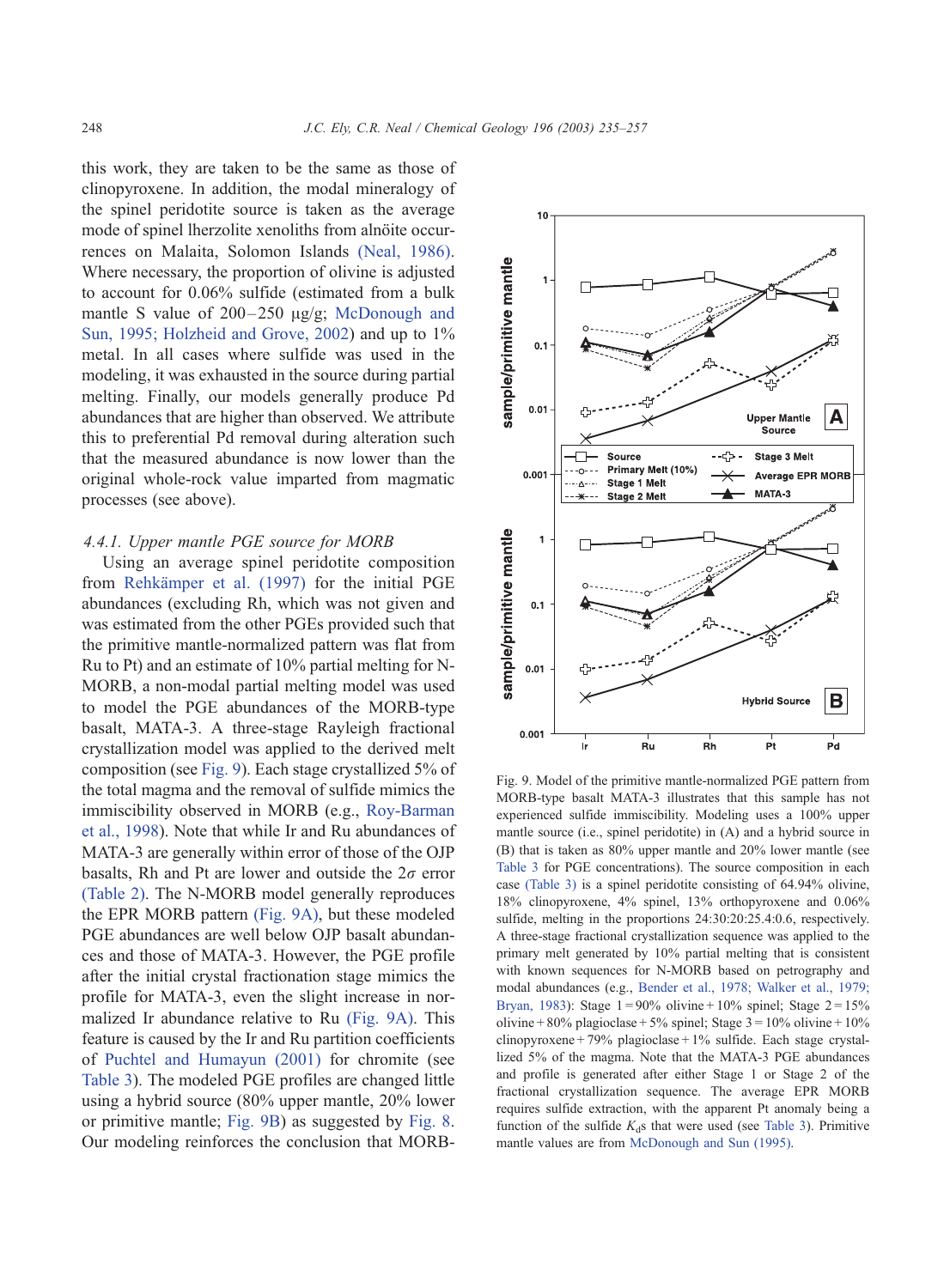type basalt MATA-3 has not experienced sulfide fractionation.

#### 4.4.2. Upper mantle PGE source for the OJP basalts

Using the spinel peridotite residue after the extraction of N-MORB as an upper mantle source, modeling was conducted to see if the PGE abundances of the OJP basalts could be generated from it. Non-modal batch partial melting with a minimum degree of partial melting of 10% and a maximum of 30% was used, based on estimates from [Mahoney and Spencer \(1991\),](#page-21-0) [Michael and Cornell \(1996\)](#page-21-0) and [Tejada et al. \(2002\).](#page-22-0) From major and trace element modeling, [Neal et al.](#page-21-0) (1997) proposed that the OJP magma went through five stages of fractional crystallization, which were: Stage  $1 = 100\%$  olivine; Stage  $2 = 70\%$  olivine + 30% spinel; Stage  $3 = 50\%$  olivine +  $50\%$  clinopyroxene; Stage  $4 = 95\%$  clinopyroxene + 5% plagioclase; Stage  $5 = 90\%$  clinopyroxene + 5% plagioclase + 5% orthopyroxene. Each stage crystallized 10% of the original magma volume. We have slightly modified Stages 2 and 5 for the modeling presented here. Stage 2 is now 95% olivine and 5% spinel because 30% spinel fractionation (using the  $K_d$ s of [Puchtel and Humyan, 2001\)](#page-21-0) causes dramatic depletions in Ir, Ru and Rh, much lower than observed. Stage 5 is now 89.5% clinopyroxene, 5% plagioclase, 5% orthopyroxene and 0.5% titanomagnetite because of petrographic observations from ML-475 and ML-476. In revisiting the modeling presented by [Neal et al. \(1997\),](#page-21-0) these changes have little effect on the overall outcome of the major and trace element evolution. The primary melts generated from our models are not as fractionated as the OJP basalt profile, but once fractional crystallization of the primary melt has been modeled, the PGE profiles are subparallel to those from basalts with the lowest PGE abundances [\(Fig. 10A\).](#page-15-0) PGE abundances (except for Pd) are reduced below the OJP field if the degree of partial melting is lowered because Ir, Ru, Rh and Pt are all compatible elements (see [Table 3\)](#page-11-0). Our modeling therefore illustrates that the range of PGE compositions recorded by the OJP basalts were not generated solely from an N-MORB-depleted (upper mantle) spinel peridotite source.

# 4.4.3. Lower mantle PGE source for the OJP basalts As noted above, it is assumed that melting of the

OJP source occurred in the spinel peridotite stability

field or at the garnet-spinel transition after diapiric rise of the plume head [\(Neal et al., 1997\).](#page-21-0) A spinel peridotite source with primitive mantle PGE abundances is used to investigate the generation of the OJP basalts from an assumed lower mantle source. Minimum and maximum degrees of partial melting are 10% and 30%, respectively, and the same fractional crystallization sequence was used as described in the previous section. This model results in a more fractionated PGE profile (Pt/Ru  $\sim$  23 vs. 9.2 for the average OJP basalt), although the model produces Ir, Ru and Rh abundances that are similar to the profile of the lowest abundance OJP basalt [\(Fig. 10B\).](#page-15-0) This modeling is consistent with at least some of the OJP basalts being derived from a primitive (lower) mantle source, but indicates that a source enriched in PGEs above primitive mantle abundances is required to generate the complete observed range.

Possible terrestrial sources enriched in PGEs above primitive mantle abundances are the core or a sulfiderich area of the mantle. However, it is unlikely that a sulfide-rich area in the mantle could be the source of the PGEs in the OJP basalts because the OJP basalts are undersaturated with respect to sulfur, have relatively low sulfur abundances [\(Michael and Cornell,](#page-21-0) 1996) and have not experienced sulfide immiscibility (see above). Komatiites (which have similar degrees of partial melting to the OJP basalts) that have lower PGE abundances relative to the OJP basalts still have much higher S abundances than the OJP basalts (e.g., Brügmann et al., 1987, 1993).

Suprachondritic  $186\text{Os}/188\text{Os}$  ratios have been used to suggest the presence of an outer core component in plume-derived picrites and komatiites, caused by the fractionation of the Pt/Os ratio during the crystallization of the inner core and subsequent decay of  $190P$ t to  $186$ Os (e.g., [Walker et al., 1995, 1997; Brandon et al.,](#page-22-0) 1998, 1999). The fractionated nature of the OJP basalts, however, negates Pt–Os isotope determinations to investigate a core signature (as used by [Walker](#page-22-0) et al., 1995, 1997; Brandon et al., 1998, 1999) because Os is removed during crystal fractionation, resulting in a 186Os beam that is insufficient for isotopic analyses of the requisite precision. [Parkinson et al. \(2001\)](#page-21-0) reported Re–Os abundances and  $187Os/188Os$  isotopic data from OJP lavas obtained from Ocean Drilling Program Leg 192. They interpreted their data to show no evidence of a core component in the samples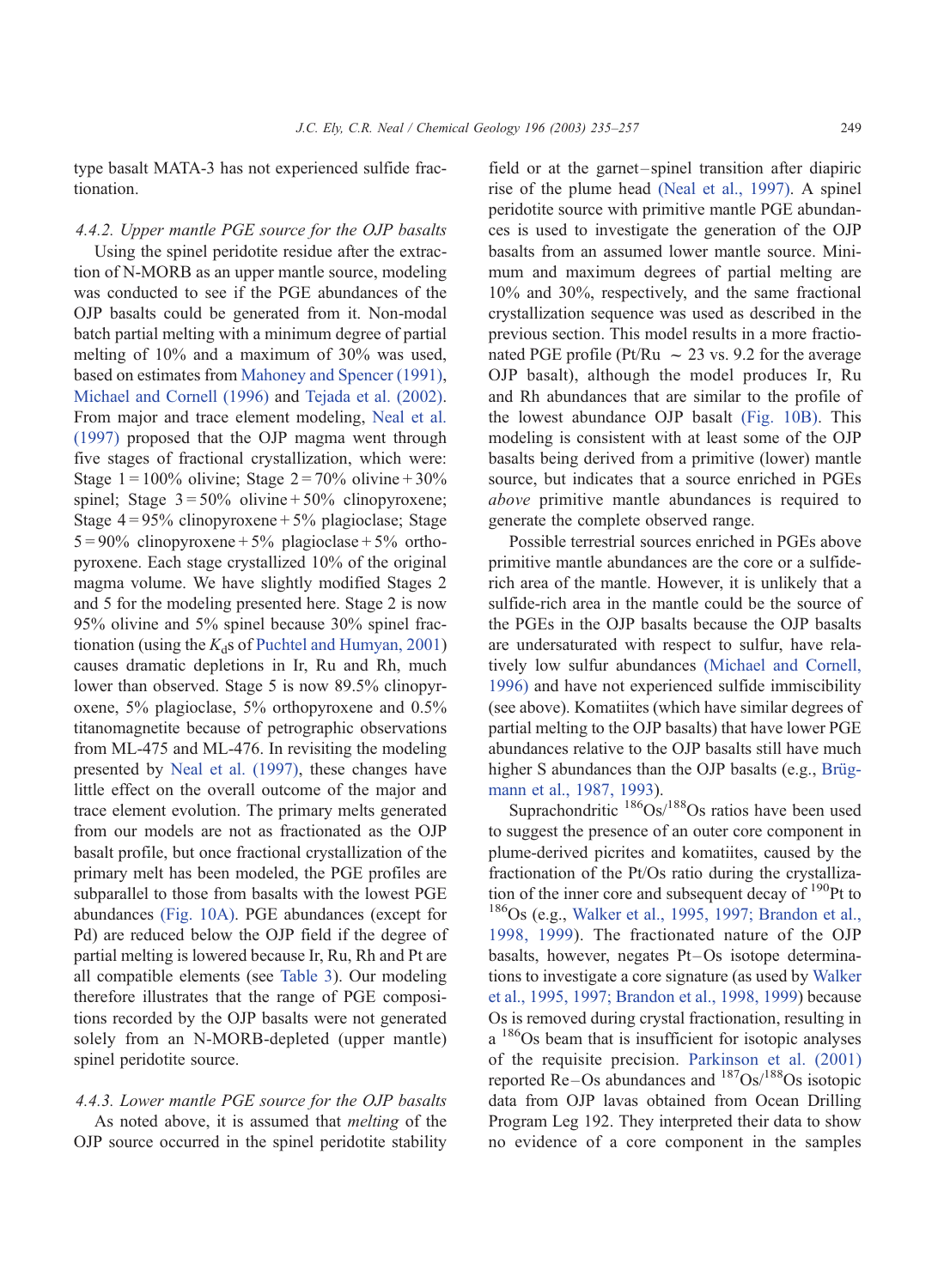<span id="page-15-0"></span>analyzed; the Re-Os systematics were consistent with a lower mantle source. We have demonstrated above that the PGE contents of at least some of the OJP basalts can be modeled without the need of an outer core component, consistent with the conclusions of [Parkinson et al. \(2001\).](#page-21-0) Indeed, [Brandon et al. \(1998,](#page-20-0) 1999) demonstrated that the core component, hypothesized on the basis of suprachondritic  $187Os/188Os$  and  $186$ Os/ $188$ Os ratios, was not present in every Hawaiian picrite they analyzed. However, on the basis of our PGE model, those OJP basalts with relatively high PGE abundances cannot be generated solely by a lower mantle source.

Several recent geophysical studies have provided evidence of at least localized mixing between the outer core and the lower mantle [\(Vinnik et al., 1998; Wen](#page-22-0) and Helmberger, 1998; de Wijs et al., 1998). Geodynamic and geophysical modeling predict the formation of the OJP plume at the CMB (e.g., [Coffin and](#page-20-0) Eldholm, 1993), which suggests that it is feasible for the enriched PGE contents of at least some of the OJP basalts to be modeled using entrained outer core material. The effect on major element contents would be minimal and difficult to see. Assuming the core is  $>90\%$  Fe, adding  $\leq 1$  wt.% of this material to and exhausting it from the source would change the iron content by  $\leq 1$  wt.%. Furthermore, the effect would be further diluted by fractional crystallization to the point where it would be impossible to detect any spurious Fe addition to the basalt source.

We have conducted modeling to illustrate the effects that inclusion of an outer core component in the



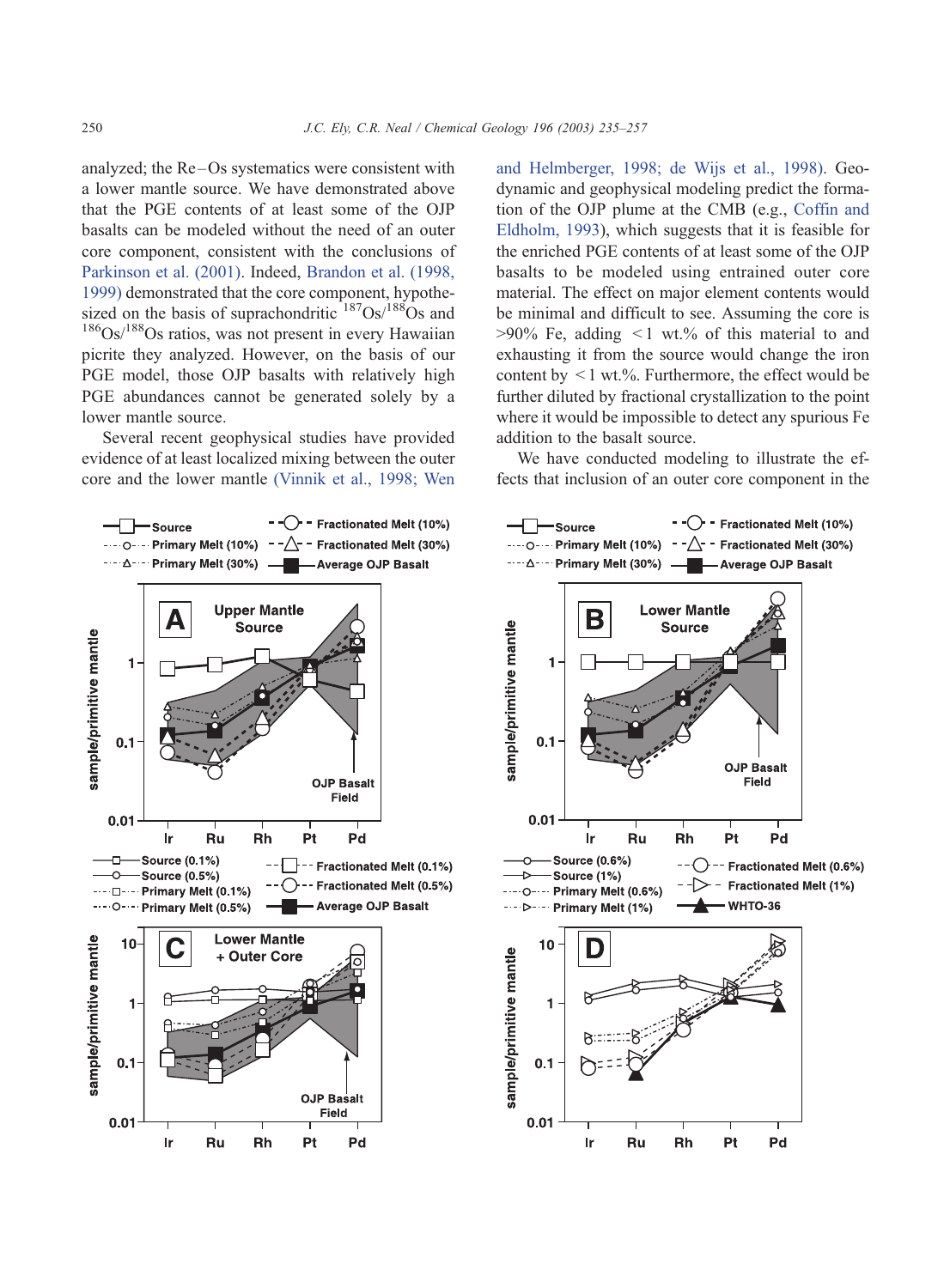source of the OJP basalts has on the PGE contents. The PGE composition of the outer core component used in our modeling was that proposed by [Snow and Schmidt](#page-22-0) (1998) and can be found in [Table 3](#page-11-0) along with other model parameters. For the lower mantle + metallic outer core model, a 30% non-modal partial melt was generated from a spinel peridotite containing a minimum of 0.1 and a maximum of 0.5 wt.% outer core, which we assume was exhausted. The crystal fractionation sequence was the same as that used in the upper and lower mantle models (see [Fig. 10A and](#page-15-0) B). The PGE profiles of the primary and fractionated melts produced span the range of the OJP basalt compositions analyzed in this study, although Pt/Ru ratios are more fractionated in the model compositions [\(Fig. 10C\).](#page-15-0)

The OIB-type basalt, WHTO-36, is a potential representative of the OJP plume tail and should therefore contain the most undiluted signature of the ultimate source, presumably lower mantle and outer core. For this model, melting was again conducted in the spinel peridotite stability field with a maximum degree of partial melting of 5% followed by three stages of fractional crystallization using known sequences for tholeiitic OIBs from the literature (e.g., [Hughes, 1982;](#page-21-0) Wilson, 1989); each stage crystallizes 5% of the magma (see [Fig. 10](#page-15-0) for details). Note that the PGE

profile of the OIB-type basalt WHTO-36 is approximated from a minimum of 0.6% to a maximum of 1.0% of an outer core component (we again assume that this component is completely exhausted) mixed with lower mantle containing primitive mantle abundances of the PGEs [\(Fig. 10D\).](#page-15-0)

# 4.4.4. A mixed mantle+outer core PGE source for the OJP basalts

In keeping with early models of plume head generation and evolution (cf. [Campbell and Griffiths,](#page-20-0) 1990) and previous modeling of the OJP basalts [\(Neal](#page-21-0) et al., 1997), a truly hybrid source containing upper and lower mantle components with variable amounts of outer core material was used in the modeling of OJP basalt PGE contents:  $0-1\%$  outer core [\(Snow and](#page-22-0) Schmidt, 1998), lower mantle  $(50.0-49\%)$  and upper mantle (MORB source; 50%) was used, again assuming all melting occurred in the spinel peridotite field (see [Fig. 11](#page-17-0) for details). The range of compositions between the primary and fractionated melts generated from a source containing no outer core component and one containing 1% outer core spans the range defined by the OJP basalts. As noted by [Neal et al. \(1997\),](#page-21-0) not all of the OJP basalts have experienced all five stages of fractional crystallization; these would have intermediate PGE profiles between the two extremes mod-

Fig. 10. Modeling of the primitive mantle-normalized PGE patterns from the OJP basalts (A –C) and OIB-type basalt WHTO-36 (D). The OJP basalt field in (A –C) shows the range of normalized PGE values that these basalts cover and the average PGE profile is calculated from [Table 2.](#page-3-0) The retention of Cr-rich spinel in the source or its removal during fractional crystallization produces  $[Ir/Ru]_{PM}$  values that are  $>1$ , just as are observed for many of the OJP basalts. Primitive mantle values are from [McDonough and Sun \(1995\).](#page-21-0) (A) An upper mantle source composition for the OJP basalts. The source used was the spinel peridotite residue after MORB extraction (see [Fig. 9\)](#page-13-0) and the mineralogy was taken to be 67.7% olivine, 16.7% clinopyroxene, 3.3% spinel and 12.3% orthopyroxene, with melting proportions of 35:25:5:35, respectively. The primary magma generated by a minimum of 10% and a maximum of 30% partial melting was subject to five stages of fractional crystallization (adapted from [Neal](#page-21-0) et al., 1997): Stage  $1 = 100\%$  olivine; Stage  $2 = 95\%$  olivine + 5% spinel (chromite); Stage  $3 = 50\%$  olivine + 50% clinopyroxene; Stage  $4 = 95\%$ clinopyroxene + 5% plagioclase; Stage  $5 = 89.5\%$  clinopyroxene + 5% plagioclase + 5% orthopyroxene + 0.5% titanomagnetite. Each stage crystallizes 10% of the magma. (B) A lower mantle source composition for the OJP basalts. A spinel peridotite source was again used, with a mineralogy of 64.94% olivine, 18% clinopyroxene, 4% spinel, 13% orthopyroxene and 0.06% sulfide melting in the proportions 37.4:32:10:20:0.6, respectively. The fractional crystallization sequence described for (A) was applied to the primary magma, which was generated by a minimum of 10% and a maximum of 30% partial melting. (C) A lower mantle + outer core source composition for the OJP basalts. Two source compositions were used containing 0.1% and 0.5% of outer core material (see [Table 3\)](#page-11-0). Spinel peridotite sources were used, with a mineralogy of 64.84–64.44% olivine, 10% clinopyroxene, 5% spinel, 26% orthopyroxene, 0.06% sulfide and 0.1–0.5% metal melting in the proportions  $(36.4 - 27.4)$ :32:10:20:0.6: $(1 - 5)$ , respectively. The fractional crystallization sequence described for (A) was applied to each primary magma, each generated by 30% partial melting. (D) A lower mantle + outer core model for the PGE composition of OIB-type basalt WHTO-36. This OIB-type sample could be a manifestation of the tail from the OJP plume and melts have been generated from source compositions containing 0.6% and 1% of outer core material added to a lower mantle composition, with melting occurring in the spinel peridotite stability field. The source mineralogy used in this modeling was 63.94 – 64.34% olivine, 18% clinopyroxene, 4% spinel, 13% orthopyroxene, 0.06% sulfide, and  $0.6 - 1.0\%$  metal (outer core) melting in the proportions  $(35-43):23.8:10:10:1.2:(12-20)$ , respectively. The primary magmas were generated by 5% partial melting and were subject to three stages of fractional crystallization: Stage  $1 = 100\%$  olivine; Stage  $2 = 70\%$  olivine + 30% plagioclase; Stage  $3 = 94.7\%$  clinopyroxene + 5% plagioclase + 0.3% titanomagnetite. Each stage crystallizes 5% of the magma.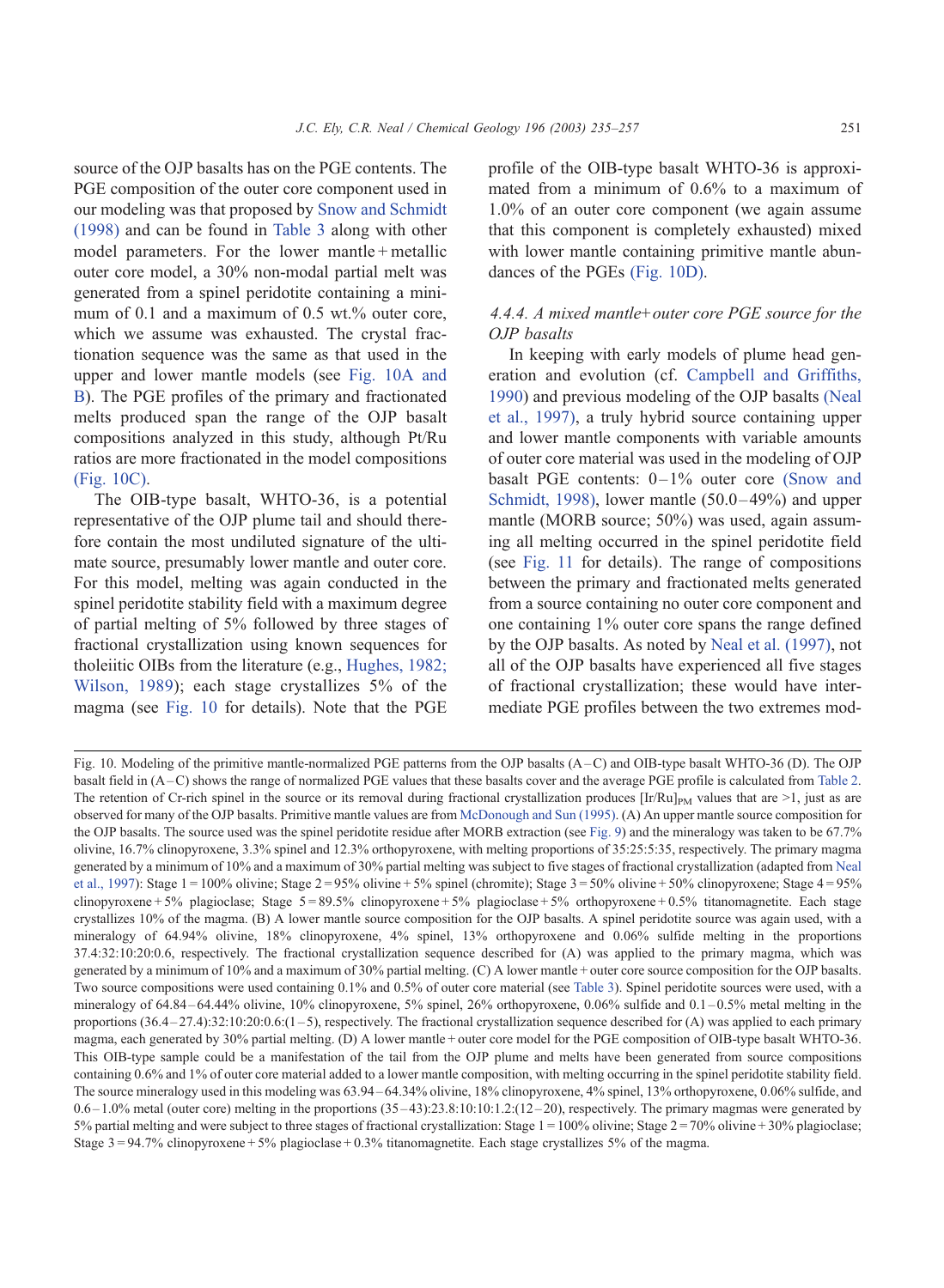<span id="page-17-0"></span>

Fig. 11. Modeling of the primitive mantle-normalized PGE patterns from the OJP basalts using a hybrid source. The OJP basalt field in (A-D) shows the range of normalized PGE values that these basalts cover and the average PGE profile is calculated from [Table 2.](#page-3-0) Primitive mantle values are from [McDonough and Sun \(1995\).](#page-21-0) Spinel peridotite sources were used, with a mineralogy of 64.94 – 64.44% olivine, 18% clinopyroxene,  $4\%$  spinel,  $13\%$  orthopyroxene 0.06% sulfide and  $0-0.5\%$  metal melting in the proportions  $(37.4-32.4):32:10:20:0.6:(0-5)$ , respectively. The primary melts are generated by 10% and 30% partial melting and the fractional crystallization scheme described for the OJP basalts in [Fig. 10](#page-15-0) was also used here. See [Table 3](#page-11-0) for source compositions. (A) source =  $50\%$  upper mantle +  $50\%$  lower mantle; (B) source =  $50\%$  upper mantle + 49.7% lower mantle + 0.3% outer core; (C) source =  $50\%$  upper mantle + 49.5% lower mantle + 0.5% outer core; (D) source = 50% upper mantle + 49 % lower mantle + 1% outer core.

eled in Fig. 11. The results demonstrate that the hybrid source without an outer core component can generate abundances of OJP basalts containing the lowest amounts of PGEs (Fig. 11A). As progressively higher proportions of outer core components are added, the OJP basalt PGE range is reproduced (Fig. 11B –D).

# 4.4.5. Observations of ML-475 and ML-476

Petrography and whole-rock major element compositions indicate that OJP basalts ML-475 and ML-476 have accumulated clinopyroxene and titanomagnetite. This may account for their enriched PGE contents relative to the other OJP basalts ([Fig. 1B,](#page-4-0)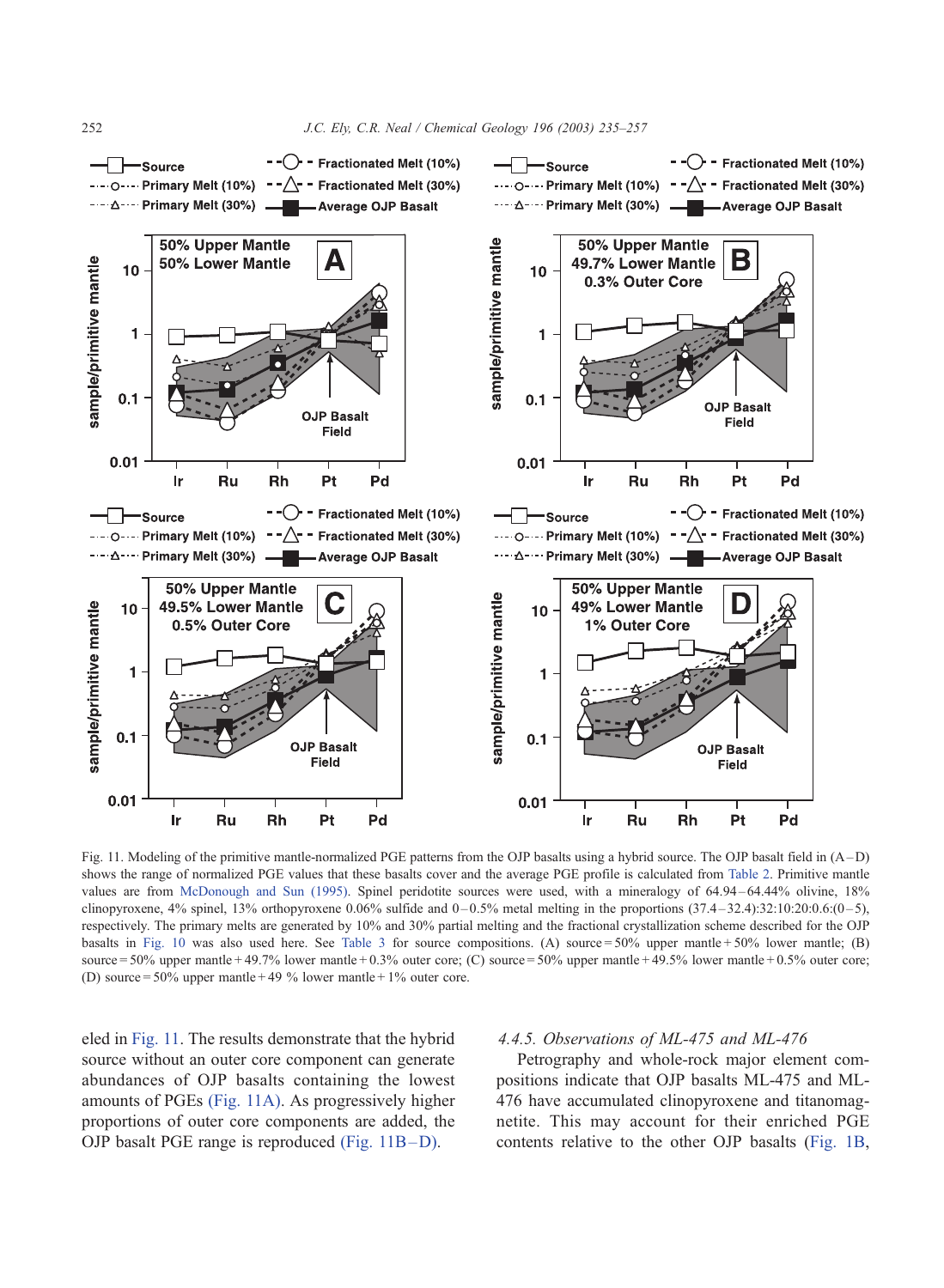[Table 2\)](#page-3-0). Using the modeling developed above as a guide, we have conducted simple mixing calculations to model the PGE compositions of ML-475 and ML-476. The PGE abundances in clinopyroxene and titanomagnetite fractionating from the OJP sequence were calculated and added in an iterative process to an average OJP basalt composition (the average taken from basalts not exhibiting a Pd depletion). This simple modeling can generate the observed Ir, Ru, Rh and Pt abundances of both samples (Fig. 12), but Pd abundances are underestimated in both cases. The underestimation of Pd may reflect that the Pd  $K_d$ s used are low, that the samples not exhibiting a Pd depletion may have lost some smaller amount of Pd, or a phase enriched in dominantly Pd (e.g., a metal alloy) has been missed in the petrographic observations. The PGE abundances (except Pd) of ML-475 are generated if the average OJP basalt composition accumulated 35% clinopyroxene and 0.2% titanomagnetite. As a check for this modeling, the major element composition using these parameters was also modeled and reasonable agreement was seen (e.g., CaO and MgO in ML-475 are 14.5 and 9.99 wt.%, while in our model they are 15.0 and 10.1 wt.%, respectively). The mod-



Fig. 12. Results of simple mixing calculations to investigate the cumulate nature of samples ML-475 and ML-476 through accumulation of clinopyroxene and titanomagnetite in an average OJP basalt composition. The clinopyroxene and titanomagnetite PGE compositions are calculated from the fractionating sequence in the model for OJP basalt evolution. The model ML-475 profile is generated by a mixture of 0.2% titanomagnetite, 35% clinopyroxene and 64.8% average OJP basalt, while that of ML-476 is approximated by a mixture of 0.15% titanomagnetite, 25% clinopyroxene and 74.85% average OJP basalt. See text for discussion.

eling of ML-476 was not as coherent. While the PGE pattern for ML-476 was modeled if the average OJP basalt composition accumulated 25% clinopyroxene and 0.15% titanomagnetite (Fig. 12), the major element composition was less coherent (e.g., CaO and MgO are 9.61 and 5.83 wt.%, while in our model they are 10.3 and 7.4 wt.%, respectively, using a ferroan pigeonite clinopyroxene composition).

#### 5. Summary, conclusions and future work

The OJP basalts were formed by high degree partial melts (up to  $30\%$ ) followed by  $30-50\%$  fractional crystallization [\(Mahoney et al., 1993; Neal et al.,](#page-21-0) 1997). The high degree of partial melting would have exhausted any sulfide in the source (>23%; [Barnes et](#page-19-0) al., 1985; Fryer and Greenough, 1992). This precludes any fractionation of the PGEs by retention of sulfide in the source, as may have happened with the Hawaiian picrites [\(Bennett et al., 2000\)](#page-19-0) that were formed by a lower degree of partial melting.

Both the Singgalo-type and the Kwaimbaita-type of OJP basalt show similar PGE abundances, illustrating at least for the PGEs, a relatively well-mixed source region. Primitive mantle-normalized PGE plots produce smooth patterns with generally positive slopes that result from fractional crystallization, rather than melt generation [\(Greenough and Fryer, 1995\).](#page-20-0) These patterns are steeper than patterns of other similar highdegree partial melt rocks such as komatiites because of the amount of fractional crystallization experienced by the OJP basalts. Negative Pd anomalies in some OJP patterns, particularly the Singgalo-type basalts, are likely due to the preferential mobility of Pd during low-temperature alteration processes. This is documented in several experimental and field studies, as well as the fact that the Singgalo-type basalts were the last erupted and therefore exposed to more pervasive weathering compared to Kwaimbaita-type basalts, which are deeper in the OJP eruptive stratigraphy. Rare MORB-type and OIB-type basalts were erupted as LIP magmatism waned, and the MORB-type sample may have been contaminated by OJP components but has not undergone sulfide immiscibility. It is unlikely that the OJP basalts have experienced sulfide immiscibility either, based on  $[Pt/Y]_{PM}$  vs.  $[Y/Cu]_{PM}$ ratios, coupled with low sulfur abundances and the fact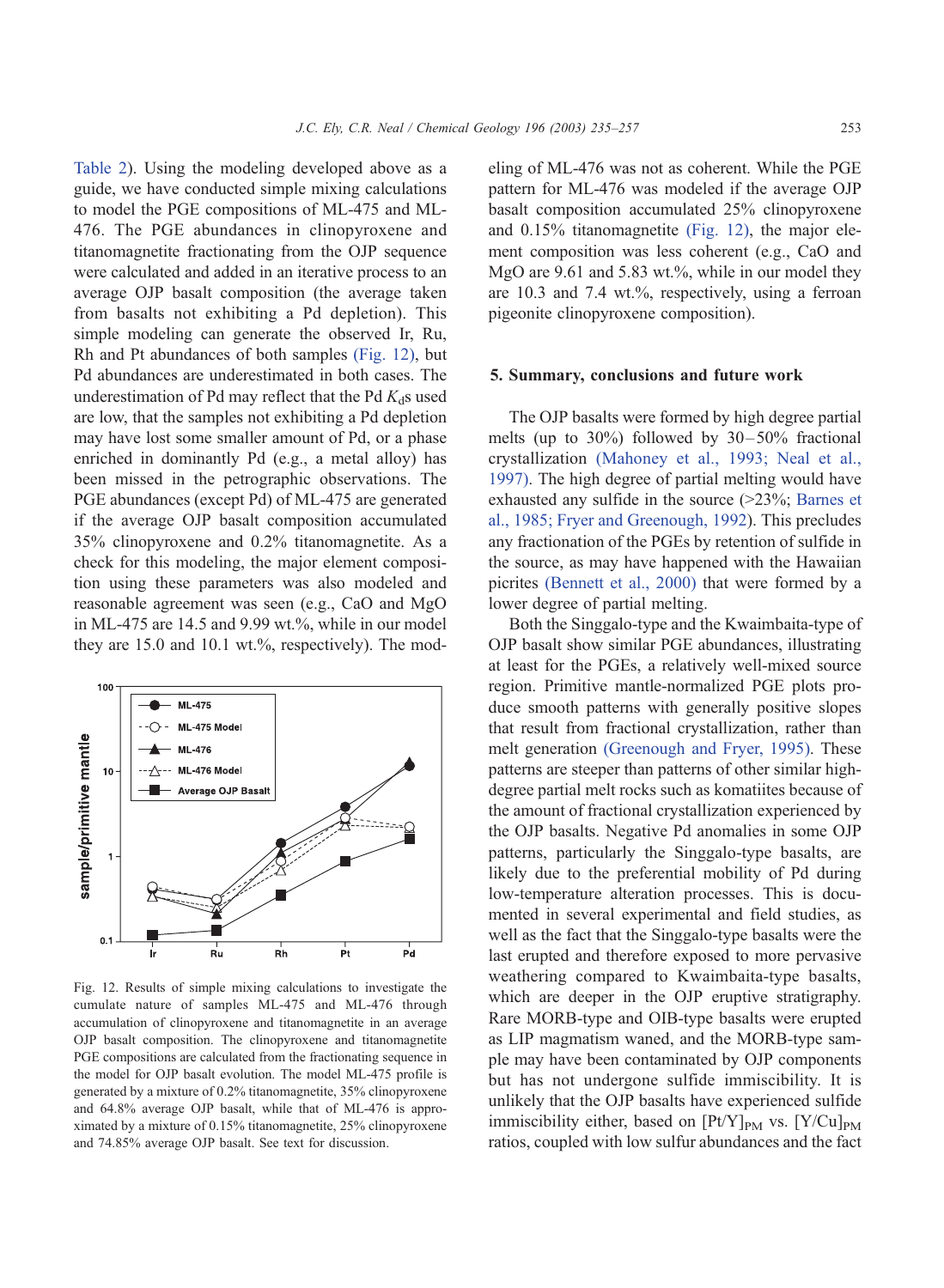<span id="page-19-0"></span>that the OJP basalts are sulfur undersaturated [\(Michael](#page-21-0) and Cornell, 1996). Basalts from the deepest part of the OJP stratigraphy on Malaita have accumulated clinopyroxene and titanomagnetite phases (observed petrographically) that account for their elevated PGE abundances relative to other OJP basalts.

The illustrative modeling undertaken in this paper indicates that the MORBs erupted within the OJP sequence contain PGE abundances equally consistent with a derivation from a solely upper mantle source or from a hybrid source dominated by upper mantle material with 20% OJP component (taken to be lower or primitive mantle). The OJP basalts are products of high degrees of partial melting and extensive fractional crystallization. Our modeling suggests that some of them (i.e., those with the lowest PGE abundances) can be derived from a peridotite source that could be upper mantle, lower (primitive) mantle, or a mixture of the two mantle compositions. This is consistent with the  $187Os/188Os$  data reported by [Parkinson et al. \(2001\).](#page-21-0) However, those basalts with elevated PGE abundances cannot be generated from such sources. A source enriched in PGEs above primitive mantle is required to produce these OJP basalts. A hybrid source containing up to 1% of an outer core component, as well as upper and lower mantle components, can adequately model the PGE abundances in the OJP basalts and a similar source containing  $0.6-1.0\%$  of an outer core component as well as upper and lower mantle components can generate the PGE composition of OIB-type basalt WHTO-36. The OIB-type sample is taken to represent the tail of the OJP plume (cf. [Campbell and](#page-20-0) Griffiths, 1990). Such a hybrid source is consistent with previous work [\(Neal et al., 1997\)](#page-21-0) and the inclusion of the outer core component to account for the observed elevated PGE abundances does not adversely impact prior major and trace element modeling.

While recognizing the limitations and model dependency of the partition coefficients (and the assumptions therein) as well as the errors associated with our data, our illustrative modeling indicates that the PGE abundances in some of the OJP basalts and the ''plume tail'' sample, WHTO-36, are consistent with outer core involvement. This work provides further support to a core –mantle boundary origin for at least some of the lavas that form the world's largest LIP. Unequivocal proof of this will be difficult, since analyzing the OJP basalts for  $186$ Os/ $188$ Os is not possible. However, future work could analyze such basalts for  $107\text{Ag}/109\text{Ag}$  ratios, a parameter that has also been used to define an outer core signature in plume-derived basalts (e.g., [Hauri et al., 2000\)](#page-20-0).

# Acknowledgements

The people and government of the Solomon Islands are gratefully acknowledged for their support and hospitality during several field seasons to Malaita and Makira. Thoughtful and thorough reviews of this manuscript by Ian Parkinson and Jean-Guy Schilling greatly helped the quality of this paper and they are gratefully thanked for their time and effort. This work was partially supported by NSF grants EAR-93-02471 and EAR-96-28252 to CRN. [RR]

# References

- Alt, J.C., Honnorez, J., Laverne, C., Emmerman, R., 1986. Hydrothermal alteration of a 1 km section through the upper oceanic crust, Deep Sea Drilling Project Hole 504B: mineralogy, chemistry, and evolution of seawater – basalt interactions. J. Geophys. Res. 91, 10309-10335.
- Arndt, N.T., 1986. Differentiation of komatiite flows. J. Petrol. 27,  $279 - 301.$
- Arndt, N.T., Nesbitt, R.W., 1984. Magma mixing in komatiitic lavas from Munro Township, Ontario. In: Kröner, A., et al. (Eds.), Archean Geochemistry. Springer Verlag, Berlin, Heidelberg, pp. 99 – 114.
- Barnes, S.J., Naldrett, A.J., 1986. Variations in platinum group element concentrations in the Alexo mine komatiite. Abitibi greenstone belt, northern Ontario. Geol. Mag. 123, 515 – 524.
- Barnes, S.J., Picard, C.P., 1993. The behavior of platinum-group elements during partial melting, crystal fractionation, and sulfide segregation: an example from the Cape Smith Fold Belt, northern Quebec. Geochim. Cosmochim. Acta 57, 79 – 87.
- Barnes, S.J., Naldrett, A.J., Gorton, M.P., 1985. The origin of the fractionation of platinum-group elements in terrestrial magmas. Chem. Geol. 53, 303 – 323.
- Bender, J.F., Hodges, F.N., Bence, A.E., 1978. Petrogenesis of basalts from the project FAMOUS area: experimental study from 0 to 15 kbars. Earth Planet. Sci. Lett. 41, 277 – 302.
- Bennett, V., Norman, M., Garcia, M., 2000. Rhenium and platinum group element abundances correlated with mantle source components in Hawaiian picrites: sulfides in the plume. Earth Planet. Sci. Lett. 183, 513 – 526.
- Bezmen, N.I., Asif, M., Brügmann, G.E., Romanenko, I.M., Naldrett, A.J., 1994. Distribution of Pd, Rh, Ru, Ir, Os, and Au between sulfide and silicate melts. Geochim. Cosmochim. Acta 58, 1251 – 1260.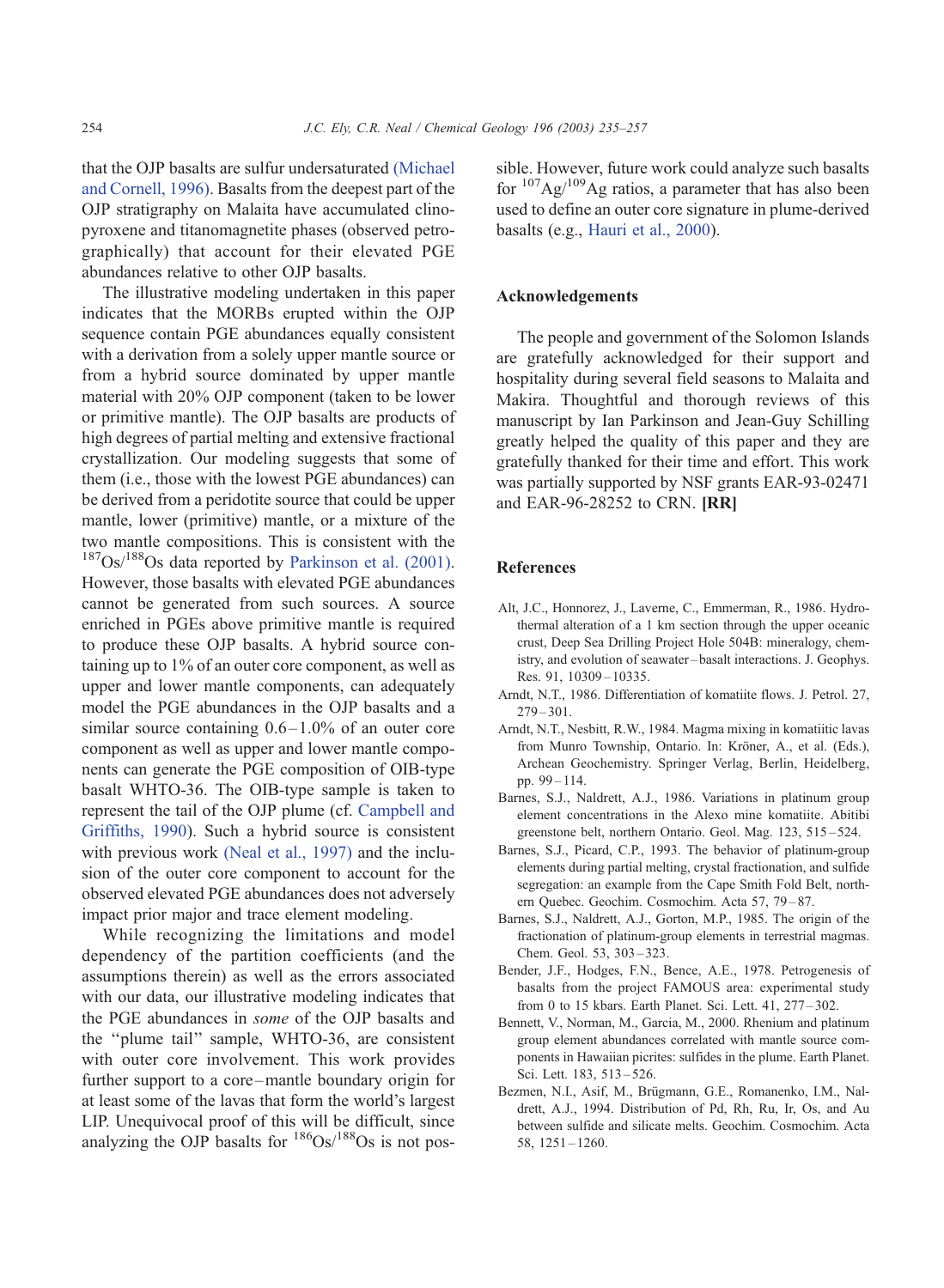- <span id="page-20-0"></span>Boehler, R., Chopelas, A., Zerr, A., 1995. Temperature and chemistry of the core –mantle boundary. Chem. Geol. 120, 199 – 205.
- Borisov, A., Palme, H., Spettel, B., 1994. Solubility of palladium in silicate melts: implications for core formation in the Earth. Geochim. Cosmochim. Acta 58, 705 – 716.
- Bowles, J.F.W., Gize, A.P., Vaughan, D.J., Norris, S.J., 1994. Development of platinum-group minerals in laterites—initial comparison of organic and inorganic controls. Trans. Inst. Min. Metall. (Sect. B: Appl. Earth Sci.) 103, B53-B56.
- Brandon, A.D., Walker, R.J., Morgan, J.W., Norman, M.D., Prichard, H.M., 1998. Coupled <sup>186</sup>Os and <sup>187</sup>Os evidence for core –mantle interaction. Science 280, 1570 – 1573.
- Brandon, A.D., Norman, M.D., Walker, R.J., Morgan, J.W., 1999. <sup>186</sup>Os <sup>187</sup>Os sytematics of Hawaiian picrites. Earth Planet. Sci. Lett. 174, 25-42.
- Brügmann, G.E., Arndt, N.T., Hofmann, A.W., Tobschall, H.J., 1987. Noble metal abundances in komatiite suites from Alexo, Ontario, and Gorgona Island, Columbia. Geochim. Cosmochim. Acta 51, 2159-2169.
- Brügmann, G.E., Naldrett, A.J., Asif, M., Lightfoot, P.C., Gorbachev, N.S., Fedorenko, V.A., 1993. Siderophile and chalcophile metals as tracers of the evolution of the Siberian Trap in the Noril'sk region, Russia. Geochim. Cosmochim. Acta 57, 2001 – 2018.
- Bryan, W.B., 1983. Systematics of modal phenocryst assemblages in submarine basalts: petrologic implications. Contrib. Mineral. Petrol. 83, 62-74.
- Burton, K.W., Gannoun, A., Birck, J.L., Allegre, C.J., Schiano, P., Clocchiatti, R., Alard, O., 2002. The compatibility of rhenium and osmium in natural olivine and their behavior during mantle melting and basalt genesis. Earth Planet. Sci. Lett. 198, 63-76.
- Campbell, I.H., Griffiths, R.W., 1990. Implications of mantle plume structure for the evolution of flood basalts. Earth Planet. Sci. Lett. 99, 79-93.
- Capobianco, C.J., Hervig, R.L., Drake, M.J., 1990. Effect of iron on Ru, Rh, and Pd crystal/melt partitioning. Eos Trans. AGU 71, F1611 (Fall Meet. Suppl.).
- Capobianco, C.J., Drake, M.J., Rogers, S.Z., 1991. Crystal/melt partitioning of Ru, Rh and Pd for silicate and oxide basaltic liquidus phases (abstract). Lunar Planet. Sci. XXII, 179-180.
- Capobianco, C.J., Hervig, R.L., Drake, M.J., 1994. Experiments on crystal/liquid partitioning of Ru, Rh and Pd for magnetite and hematite solid solutions crystallized from silicate melt. Chem. Geol. 113, 23-43.
- Coffin, M.F., Eldholm, O., 1993. Large igneous provinces. Sci. Am., 42-49 (Oct.).
- Coleman, P.J., Kroenke, L.W., 1981. Subduction without volcanism in the Solomon Islands arc. Geo-Mar. Lett. 1, 129 – 134.
- Crocket, J.H., MacRae, W.E., 1986. Platinum group element distribution in komatiitic and tholeiitic volcanic rocks from Munro Township, Ontario. Econ. Geol. 81, 1242 – 1251.
- Devey, C.W., Garbe-Schönberg, C.D., Stoffers, P., Chauvel, C., Mertz, D.F., 1994. Geochemical effects of dynamic melting beneath ridges: reconciling major and trace element variations in Kolbeinsey (and global) mid-ocean ridge basalt. J. Geophys. Res. 99 (B5), 9077 – 9095.
- de Wijs, G.A., Kresse, G., Vocadlo, L., Dobson, D., Alfe, D., Gil-

lan, M.J., Price, G.D., 1998. The viscosity of liquid iron at the physical conditions of the Earth's core. Nature 392, 805 – 807.

- Ely, J.C., Neal, C.R., 2002. Method of data reduction and uncertainty estimation for platinum-group element data using inductively coupled plasma-mass spectrometry. Geostand. Newsl. 26,  $31 - 39.$
- Ely, J.C., Neal, C.R., O'Neill Jr., J.A., Jain, J.C., 1999. Quantifying the platinum group elements (PGEs) and gold in geological samples using cation exchange pretreatment and ultrasonic nebulization inductively coupled plasma mass spectrometry (USN-ICP-MS). Chem. Geol. 157, 219 – 234.
- Fleet, M.E., Stone, W.E., 1991. Partitioning of platinum-group elements in the Fe-Ni-S system and their fractionation in nature. Geochim. Cosmochim. Acta 55, 245 – 253.
- Fleet, M.E., Stone, W.E., Crocket, J.H., 1991. Partitioning of Pd, Ir, and Pt between sulfide liquid and basalt melt: effects of melt composition, concentration, and oxygen fugacity. Geochim. Cosmochim. Acta 55, 2545 – 2554.
- Fleet, M.E., Crocket, J.H., Stone, W.E., 1994. Sulphide/silicate melt partition coefficients for platinum-group elements and gold (abstract). V.M. Goldschmidt Conference, Edinburgh, Min. Mag, vol. 58 A, pp. 276-277.
- Fleet, M.E., Crocket, J.H., Liu, M., Stone, W.E., 1999. Laboratory partitioning of platinum-group elements (PGE) and gold with application to magmatic sulfide – PGE deposits. Lithos 47,  $127 - 142.$
- Fryer, B.J., Greenough, J.D., 1992. Evidence for mantle heterogeneity from platinum-group-element abundances in Indian Ocean basalts. Can. J. Earth Sci. 29, 2329 – 2340.
- Greenough, J.D., Fryer, B.J., 1990. Distribution of gold, palladium, platinum, rhodium, ruthenium, and iridium in Leg 115 hotspot basalts: implications for magmatic processes. Proc. ODP Sci. Res.  $115, 71 - 84.$
- Greenough, J.D., Fryer, B.J., 1995. Behavior of the platinum-group elements during differentiation of the North Mountain basalt, Nova Scotia. Can. Mineral. 33, 153-163.
- Handler, M.R., Bennett, V.C., 1999. Behavior of platinum group elements in the subcontinental mantle of eastern Australia during variable metasomatism and melt depletion. Geochim. Cosmochim. Acta 63, 3597 – 3618.
- Hauri, E.H., Lassiter, J.C., DePaolo, D.J., 1996. Osmium isotope systematics of drilled lavas from Mauna Loa, Hawaii. J. Geophys. Res. 101 (B5), 11793 – 11806.
- Hauri, E.H., Carlson, R.W., Bauer, J., 2000. The timing of core formation and volatile depletion in solar system objects from high-precision  $^{107}Pd - ^{107}Ag$  isotope systematics. Lunar Planet. Sci., vol. XXXI. Lunar and Planetary Institute, Houston. Abstract #1812; CD-ROM.
- Helmberger, D.V., Wen, L., Ding, X., 1998. Seismic evidence that the source of the Iceland hotspot lies at the core –mantle boundary. Nature 396, 251-255.
- Hemond, C., Arndt, N.T., Lichtenstein, U., Hofmann, A.W., 1993. The heterogeneous Iceland plume: Nd – Sr – O isotopes and trace element constraints. J. Geophys. Res. 98 (B9), 15833 – 15850.
- Holzheid, A., Grove, T.L., 2002. Sulfur saturation limits in silicate melts and their implications for core formation scenarios for terrestrial planets. Am. Mineral. 87, 227 – 237.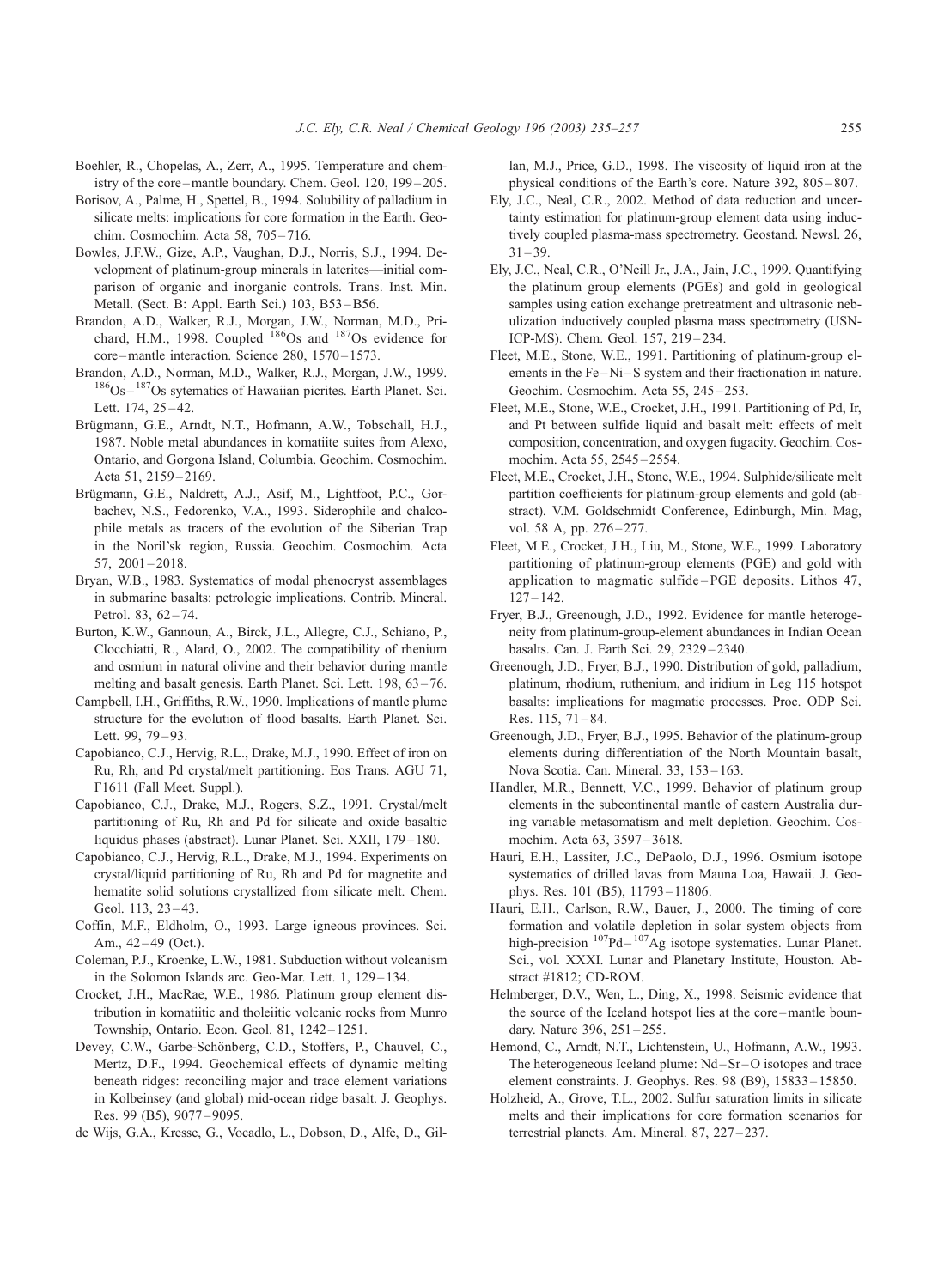- <span id="page-21-0"></span>Hughes, C.J., 1982. Igneous Petrology. Developments in Petrology, vol. 7. Elsevier, New York. 551 pp.
- Jones, J., Drake, M.J., 1986. Geochemical constraints on core formation in the Earth. Nature 322, 221-228.
- Kellogg, L.H., King, S.D., 1993. Effect of mantle plumes on the growth of  $D''$  by reaction between the core and mantle. Geophys. Res. Lett. 20, 379 – 382.
- Lightfoot, P.C., Naldrett, A.J., Gorbachev, N.S., Doherty, W., Fedorenko, V.A., 1990. Geochemistry of the Siberian Trap of the Noril'sk area, USSR, with implications for the relative contributions of crust and mantle to flood basalt magmatism. Contrib. Mineral. Petrol. 104, 631-644.
- Mahoney, J.J., Spencer, K.J., 1991. Isotopic evidence for the origin of the Manihiki and Ontong Java oceanic plateaus. Earth Planet. Sci. Lett. 104, 196-210.
- Mahoney, J.J., Storey, M., Duncan, R.A., Spencer, K.J., Pringle, M., 1993. Geochemistry and age of the Ontong Java Plateau. In: Pringle, M.S., et al. (Eds.), The Mesozoic Pacific: Geology, Tectonics, and Volcanism. AGU Geophys. Monogr. Ser., vol. 77, pp. 233 – 262.
- Malvin, D.J., Drake, M.J., Benjamin, T.M., Duffy, C.J., Hollander, M., Rogers, P.S.Z., 1986. Experimental partitioning studies of siderophile elements amongst lithophile phases: preliminary results using PIXE microprobe analysis (abstract). Lunar Planet. Sci. XVII, 514 – 515.
- McCandless, T.E., Ruiz, J., Adair, B.I., Freydier, C., 1999. Re Os isotope and Pd/Ru variations in chromitites from the Critical Zone Bushveld Complex, South Africa. Geochim. Cosmochim. Acta  $63$ ,  $911 - 923$
- McDonald, I., De Wit, M.J., Smith, C.B., Bizzi, L.A., Viljoen, K.S., 1995. The geochemistry of the platinum-group elements in Brazilian and southern African kimberlites. Geochim. Cosmochim. Acta 59, 2883 – 2903.
- McDonough, W.F., Sun, S., 1995. The composition of the Earth. Chem. Geol. 120, 223 – 253.
- McKenzie, D., O'Nions, R.K., 1991. Partial melt distributions from inversion of rare earth element concentrations. J. Petrol. 32,  $1021 - 1091$
- Michael, P.J., 1999. Implications for magmatic processes at Ontong Java Plateau from volatile and major element contents of Cretaceous basalt glasses. Geochem. Geophys. Geosys. 1 (Paper number 1999GC000025).
- Michael, P.J., Cornell, W.C., 1996.  $H_2O$ ,  $CO_2$ , Cl, and S contents in 122 Ma glasses from Ontong Java Plateau, ODP 807C: implications for mantle and crustal processes. Eos Trans. AGU 77, F714 (Fall Meet Suppl.).
- Mitchell, R.H., Keays, R.R., 1981. Abundance and distribution of gold, palladium and iridium in some spinel and garnet lherzolites: implications for the nature and origin of precious metalrich intergranular components in the upper mantle. Geochim. Cosmochim. Acta 45, 2425 – 2442.
- Mountain, B.W., Wood, S.A., 1988. Solubility and transport of platinum-group elements in hydrothermal solutions' thermodynamic and physical chemical constraints. In: Prichard, H.M., et al. (Eds.), Geo-Platinum '87. Elsevier, New York, pp. 57 – 82.
- Neal, C.R., 1986. Mantle studies in the western Pacific and kim-

berlite-type intrusives. Unpub. PhD thesis, University of Leeds, UK. 365 pp.

- Neal, C.R., 2001. Interior of the moon: the presence of garnet in the primitive deep lunar mantle. J. Geophys. Res. 106, 27865 – 27885.
- Neal, C.R., Mahoney, J.J., Kroenke, L.W., Duncan, R.A., Petterson, M.G., 1997. The Ontong Java Plateau. In: Mahoney, J.J., Coffin, M.F. (Eds.), Large Igneous Provinces: Continental, Oceanic, and Planetary Flood Volcanism. AGU Geophys. Monogr. Ser., vol. 100, pp. 183-216.
- Norman, M.D., Garcia, M.O., 1999. Primitive magmas and source characteristics of the Hawaiian plume: petrology and geochemistry of shield picrites. Earth Planet. Sci. Lett. 168, 27 – 44.
- Norrish, K., Chappell, B.W., 1977. X-ray fluorescence spectrometry. In: Zussman, J. (Ed.), Physical Methods in Determinative Mineralogy. Academic Press, New York, pp. 201-272.
- Parkinson, I.J., Schaefer, B.F., OJP Leg 192 Shipboard Scientific Party, 2001. A lower mantle origin for the world's biggest LIP? A high precision Os isotope isochron from Ontong Java Plateau basalts drilled on OJP Leg 192. Eos Trans. AGU 82 (47), F1398 (Fall Meet. Suppl.).
- Petterson, M.G., 1995. The geology of North and Central Malaita, Solomon Islands (including implications of Geological Research on Makira, Savo Island, Guadalcanal, and Choiseul between 1992 and 1995). Geological Mem. 1/95. Water and Mineral Resources Division, Ministry of Energy, Water, and Mineral Resources, Honiara, Solomon Islands. 219 pp.
- Petterson, M.G., Babbs, T., Neal, C.R., Mahoney, J.J., Saunders, A.D., Duncan, R.A., Tolia, D., Magu, R., Qopoto, C., Mahoa, H., Natogga, D., 1999. Geological-tectonic framework of Solomon Islands, SW Pacific: crustal accretion and growth within an intra-oceanic setting. Tectonophysics 301, 35 – 60.
- Prichard, H.M., Lord, R.A., 1990a. Platinum and palladium in the Troodos ophiolite complex, Cyprus. Can. Mineral. 28, 607 – 617.
- Prichard, H.M., Lord, R.A., 1990b. Evidence for differential mobility of platinum-group elements in the secondary environment in Shetland ophiolite complex. Trans. Inst. Min. Metall. (Sect. B: Appl. Earth Sci.) 103, B79 –B86.
- Puchtel, I.S., Humayun, M., 2001. Platinum group element fractionation in a komatiitic basalt lava lake. Geochim. Cosmochim. Acta 65, 2979 – 2993.
- Puchtel, I.S., Hofmann, A.W., Mezger, K., Shchipansky, A.A., Kulikov, V.S., Kuikova, V.V., 1996. Petrology of a 2.41 Ga remarkably fresh komatiitic basalt lava lake in Lion Hills, central Vetreny Belt, Baltic Shield. Contrib. Mineral. Petrol. 124,  $273 - 290.$
- Rehkämper, M., Halliday, A.N., Barfod, D., Fitton, J.G., Dawson, J.B., 1997. Platinum-group element abundance patterns in different mantle environments. Science 278, 1595 – 1598.
- Rehkämper, M., Halliday, A.N., Fitton, J.G., Lee, D.C., Wieneke, M., Arndt, N.T., 1999. Ir, Ru, Pt, and Pd in basalts and komatiites: new constraints for the geochemical behavior of the platinum-group elements in the mantle. Geochim. Cosmochim. Acta 63, 3915 – 3934.
- Richards, M.A., Duncan, R.A., Courtillot, V.E., 1989. Flood basalts and hot-spot tracks: plume heads and tails. Science 246,  $103 - 107$ .